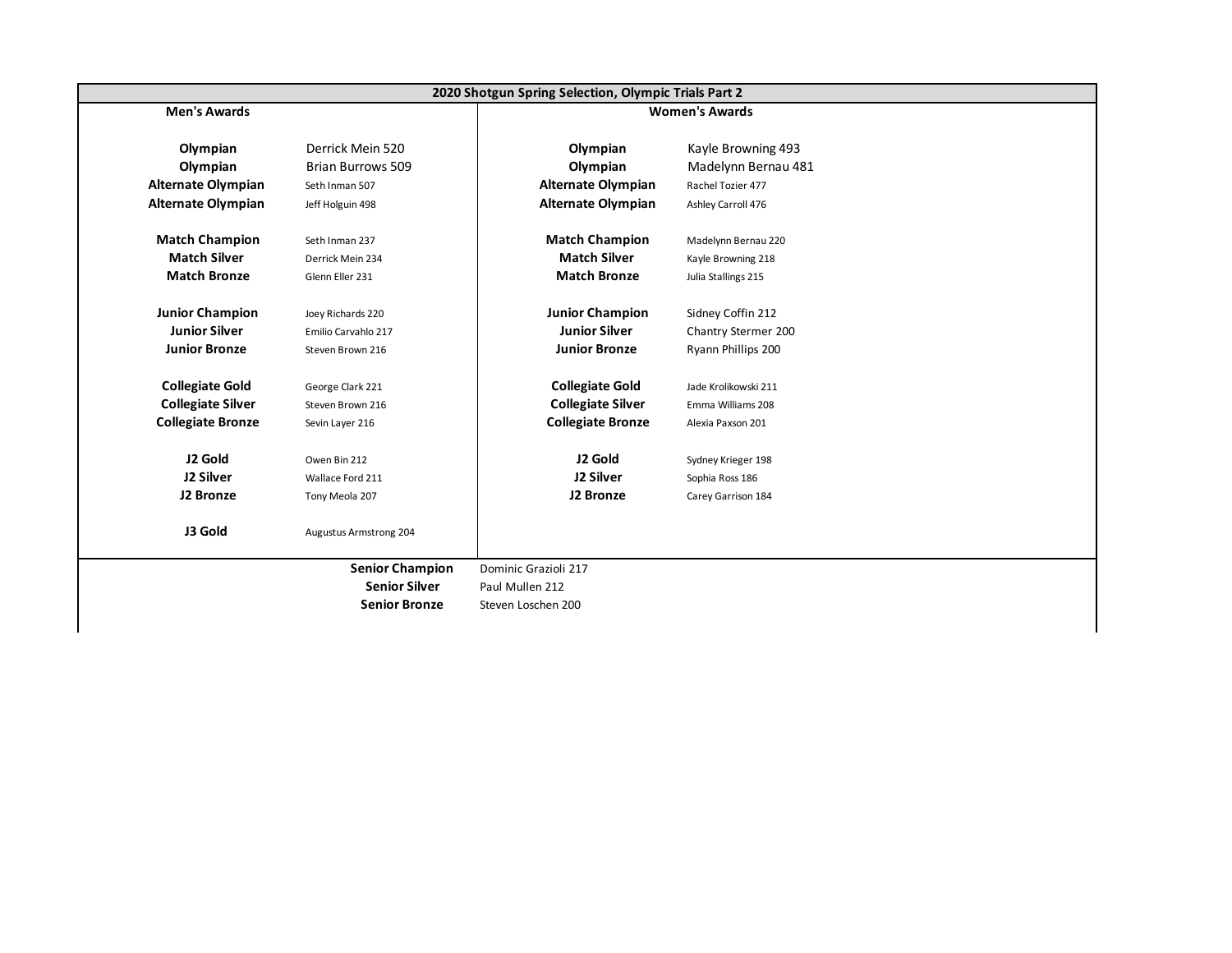| COMP#<br><b>FIRST NAME</b><br><b>LAST NAME</b><br><b>RND 5 DAY 2 2 DAY TOTAL</b><br>RND 6 RND 7<br><b>RND 8 Day 3 3 DAY TOTAL RND 9</b><br>RND 10 Day 4<br>4 DAY TOTAL FINALS POINTS Total with Part 1<br><b>STATE</b><br><b>CLASS</b> Part 1 Score<br>RND <sub>1</sub><br>RND <sub>2</sub><br>RND <sub>3</sub><br>DAY <sub>1</sub><br>RND <sub>4</sub><br>520<br>212 Derrick<br>22<br>21<br>24<br>67<br>23<br>23<br>46<br>24<br>24<br>24<br>24<br>49<br>234<br>Mein<br><b>KS</b><br>113<br>72<br>185<br>25<br>43<br>243<br>50<br>69<br>42<br>230<br>43<br>509<br>120 Brian<br>22<br>23<br>24<br>69<br>119<br>25<br>22<br>22<br>188<br>20<br>22<br>CA<br>236<br>25<br>25<br><b>Burrows</b><br>50<br>237<br>39<br>507<br>176 Seth<br>23<br>24<br>25<br>72<br>25<br>25<br>122<br>21<br>24<br>69<br>191<br>25<br>21<br>46<br><b>AL</b><br>231<br>24<br>Inman<br>228<br>40<br>498<br>174<br>22<br>24<br>23<br>24<br>48<br>117<br>20<br>21<br>65<br>182<br>21<br>46<br>Jeff<br>Holguin<br>GA<br>230<br>69<br>24<br>24<br>25<br>231<br>43<br>23<br>24<br>46<br>67<br>184<br>22<br>25<br>47<br>496<br>144 Glenn<br>Eller<br>24<br>71<br>23<br>23<br>117<br>20<br>23<br>24<br><b>TX</b><br>222<br>23<br>25<br>44<br>226<br>35<br>489<br>172 Will<br>18<br>66<br>48<br>114<br>23<br>21<br>24<br>68<br>182<br>21<br>23<br>Hinton<br>24<br>24<br>GA<br>228 |
|-------------------------------------------------------------------------------------------------------------------------------------------------------------------------------------------------------------------------------------------------------------------------------------------------------------------------------------------------------------------------------------------------------------------------------------------------------------------------------------------------------------------------------------------------------------------------------------------------------------------------------------------------------------------------------------------------------------------------------------------------------------------------------------------------------------------------------------------------------------------------------------------------------------------------------------------------------------------------------------------------------------------------------------------------------------------------------------------------------------------------------------------------------------------------------------------------------------------------------------------------------------------------------------------------------------------------------------------------|
|                                                                                                                                                                                                                                                                                                                                                                                                                                                                                                                                                                                                                                                                                                                                                                                                                                                                                                                                                                                                                                                                                                                                                                                                                                                                                                                                                 |
|                                                                                                                                                                                                                                                                                                                                                                                                                                                                                                                                                                                                                                                                                                                                                                                                                                                                                                                                                                                                                                                                                                                                                                                                                                                                                                                                                 |
|                                                                                                                                                                                                                                                                                                                                                                                                                                                                                                                                                                                                                                                                                                                                                                                                                                                                                                                                                                                                                                                                                                                                                                                                                                                                                                                                                 |
|                                                                                                                                                                                                                                                                                                                                                                                                                                                                                                                                                                                                                                                                                                                                                                                                                                                                                                                                                                                                                                                                                                                                                                                                                                                                                                                                                 |
|                                                                                                                                                                                                                                                                                                                                                                                                                                                                                                                                                                                                                                                                                                                                                                                                                                                                                                                                                                                                                                                                                                                                                                                                                                                                                                                                                 |
|                                                                                                                                                                                                                                                                                                                                                                                                                                                                                                                                                                                                                                                                                                                                                                                                                                                                                                                                                                                                                                                                                                                                                                                                                                                                                                                                                 |
|                                                                                                                                                                                                                                                                                                                                                                                                                                                                                                                                                                                                                                                                                                                                                                                                                                                                                                                                                                                                                                                                                                                                                                                                                                                                                                                                                 |
| 228<br>452<br>276<br>20<br>22<br>24<br>46<br>112<br>23<br>23<br>69<br>181<br>22<br>47<br>Wallace<br>CA<br>224<br>66<br>25<br>21<br>23<br>25<br>Jake                                                                                                                                                                                                                                                                                                                                                                                                                                                                                                                                                                                                                                                                                                                                                                                                                                                                                                                                                                                                                                                                                                                                                                                             |
| 217<br>447<br>23<br>22<br>173<br>44<br>20<br>23<br>43<br>108<br>22<br>20<br>23<br>65<br>20<br>24<br>160<br>Dominic<br>Grazioli<br><b>TX</b><br>230<br>65<br>20<br><sub>S</sub>                                                                                                                                                                                                                                                                                                                                                                                                                                                                                                                                                                                                                                                                                                                                                                                                                                                                                                                                                                                                                                                                                                                                                                  |
| 47<br>43<br>222<br>23<br>24<br>23<br>19<br>62<br>179<br>24<br>19<br>446<br>221<br>Austin<br>Odom<br>224<br>70<br>23<br>24<br>117<br>24<br>19<br><b>AR</b>                                                                                                                                                                                                                                                                                                                                                                                                                                                                                                                                                                                                                                                                                                                                                                                                                                                                                                                                                                                                                                                                                                                                                                                       |
| $\overline{23}$<br>22<br>$\overline{22}$<br>208<br>440<br>234<br>Alex<br>17<br>18<br>58<br>25<br>45<br>103<br>20<br>21<br>61<br>164<br>44<br>FL.<br>20<br>20<br>Rennert<br>232                                                                                                                                                                                                                                                                                                                                                                                                                                                                                                                                                                                                                                                                                                                                                                                                                                                                                                                                                                                                                                                                                                                                                                  |
| 23<br>23<br>23<br>110<br>67<br>177<br>23<br>220<br>440<br>167 Derek<br>69<br>22<br>41<br>22<br>22<br>23<br>20<br>43<br>Haldeman<br>220<br>19<br><b>AL</b>                                                                                                                                                                                                                                                                                                                                                                                                                                                                                                                                                                                                                                                                                                                                                                                                                                                                                                                                                                                                                                                                                                                                                                                       |
| 39<br>437<br>22<br>24<br>20<br>66<br>105<br>22<br>23<br>20<br>65<br>170<br>22<br>21<br>43<br>213<br>136 Grayson<br>18<br>21<br>Davey<br>AK<br>224<br>J1                                                                                                                                                                                                                                                                                                                                                                                                                                                                                                                                                                                                                                                                                                                                                                                                                                                                                                                                                                                                                                                                                                                                                                                         |
| 21<br>19<br>43<br>102<br>24<br>170<br>21<br>23<br>44<br>214<br>436<br>201<br>222<br>19<br>59<br>21<br>22<br>21<br>23<br>68<br>Logan<br>Lucas<br><b>MO</b><br>J1                                                                                                                                                                                                                                                                                                                                                                                                                                                                                                                                                                                                                                                                                                                                                                                                                                                                                                                                                                                                                                                                                                                                                                                 |
| 20<br>48<br>112<br>174<br>22<br>42<br>216<br>436<br>189<br><b>FL</b><br>220<br>23<br>21<br>64<br>24<br>24<br>18<br>21<br>23<br>62<br>20<br>Sevin<br>$\mathsf{C}$<br>Layer                                                                                                                                                                                                                                                                                                                                                                                                                                                                                                                                                                                                                                                                                                                                                                                                                                                                                                                                                                                                                                                                                                                                                                       |
| 22<br>22<br>42<br>434<br>267<br>22<br>20<br>24<br>66<br>22<br>41<br>107<br>23<br>22<br>67<br>174<br>20<br>216<br>19<br>Thompson<br>218<br>Lance<br>PA<br>J1                                                                                                                                                                                                                                                                                                                                                                                                                                                                                                                                                                                                                                                                                                                                                                                                                                                                                                                                                                                                                                                                                                                                                                                     |
| 217<br>434<br>122<br>22<br>47<br>108<br>22<br>23<br>69<br>177<br>19<br>40<br>20<br>19<br>61<br>23<br>24<br>24<br>21<br>Emilio<br>Carvalho<br>CA<br>J2<br>217                                                                                                                                                                                                                                                                                                                                                                                                                                                                                                                                                                                                                                                                                                                                                                                                                                                                                                                                                                                                                                                                                                                                                                                    |
| 59<br>212<br>432<br>156 Hank<br>20<br>24<br>23<br>67<br>20<br>21<br>41<br>108<br>19<br>19<br>21<br>167<br>24<br>21<br>45<br>MA<br>220<br>Garvey<br>$\mathsf{C}$                                                                                                                                                                                                                                                                                                                                                                                                                                                                                                                                                                                                                                                                                                                                                                                                                                                                                                                                                                                                                                                                                                                                                                                 |
| 174<br>431<br>23<br>21<br>24<br>42<br>21<br>42<br>216<br>117 Steven<br>18<br>24<br>110<br>22<br>24<br>18<br>64<br>21<br>AK<br>J1. C<br>215<br>68<br><b>Brown</b>                                                                                                                                                                                                                                                                                                                                                                                                                                                                                                                                                                                                                                                                                                                                                                                                                                                                                                                                                                                                                                                                                                                                                                                |
| 431<br>21<br>20<br>46<br>107<br>22<br>175<br>18<br>39<br>214<br>256<br>Stafford<br>217<br>20<br>61<br>24<br>22<br>23<br>23<br>68<br>21<br>Noah<br><b>TN</b>                                                                                                                                                                                                                                                                                                                                                                                                                                                                                                                                                                                                                                                                                                                                                                                                                                                                                                                                                                                                                                                                                                                                                                                     |
| 18<br>22<br>19<br>44<br>23<br>21<br>45<br>213<br>430<br>244 Dale<br>59<br>24<br>103<br>20<br>22<br>65<br>168<br>24<br>20<br>Royer<br><b>MT</b><br>$\mathsf{C}$<br>217                                                                                                                                                                                                                                                                                                                                                                                                                                                                                                                                                                                                                                                                                                                                                                                                                                                                                                                                                                                                                                                                                                                                                                           |
| 20<br>23<br>45<br>209<br>429<br>235 Grady<br>21<br>21<br>62<br>22<br>40<br>102<br>17<br>22<br>62<br>164<br>21<br>24<br>18<br>Reynolds<br><b>TX</b><br>$\mathsf{C}$<br>220                                                                                                                                                                                                                                                                                                                                                                                                                                                                                                                                                                                                                                                                                                                                                                                                                                                                                                                                                                                                                                                                                                                                                                       |
| 43<br>426<br>282<br>Mick<br>23<br>19<br>22<br>64<br>44<br>108<br>23<br>23<br>21<br>67<br>175<br>23<br>20<br>218<br>Wertz<br>208<br>20<br>24<br>PA                                                                                                                                                                                                                                                                                                                                                                                                                                                                                                                                                                                                                                                                                                                                                                                                                                                                                                                                                                                                                                                                                                                                                                                               |
| 210<br>424<br>22<br>23<br>39<br>44<br>213<br>Peter<br>17<br>20<br>19<br>101<br>20<br>22<br>23<br>65<br>166<br>23<br>21<br>Meola<br>FL.<br>214<br>62<br>J1                                                                                                                                                                                                                                                                                                                                                                                                                                                                                                                                                                                                                                                                                                                                                                                                                                                                                                                                                                                                                                                                                                                                                                                       |
| 21<br>23<br>23<br>46<br>109<br>215<br>420<br>186<br>19<br>63<br>23<br>20<br>24<br>18<br>62<br>171<br>24<br>20<br>44<br>Cameron<br>Kumbier<br>WI<br>J1<br>205                                                                                                                                                                                                                                                                                                                                                                                                                                                                                                                                                                                                                                                                                                                                                                                                                                                                                                                                                                                                                                                                                                                                                                                    |
| 123<br>17<br>55<br>56<br>152<br>192<br>418<br>Chau<br>19<br>19<br>21<br>20<br>41<br>96<br>19<br>19<br>18<br>19<br>21<br>40<br>CA<br>226<br>Lawrence                                                                                                                                                                                                                                                                                                                                                                                                                                                                                                                                                                                                                                                                                                                                                                                                                                                                                                                                                                                                                                                                                                                                                                                             |
| 212<br>417<br>236<br>24<br>21<br>21<br>41<br>107<br>23<br>22<br>18<br>63<br>170<br>21<br>21<br>42<br>Roe<br><b>AR</b><br>205<br>66<br>18<br>23<br>Reynolds                                                                                                                                                                                                                                                                                                                                                                                                                                                                                                                                                                                                                                                                                                                                                                                                                                                                                                                                                                                                                                                                                                                                                                                      |
| 211<br>416<br>150<br>Wallace<br>205<br>20<br>21<br>23<br>64<br>17<br>24<br>41<br>105<br>23<br>21<br>21<br>65<br>170<br>20<br>21<br>41<br>Ford<br><b>MO</b><br>J2                                                                                                                                                                                                                                                                                                                                                                                                                                                                                                                                                                                                                                                                                                                                                                                                                                                                                                                                                                                                                                                                                                                                                                                |
| 212<br>111 Owen<br>23<br>23<br>20<br>40<br>106<br>22<br>22<br>65<br>171<br>23<br>41<br>414<br>Bin<br>202<br>22<br>18<br>21<br>18<br><b>TX</b><br>J2<br>66                                                                                                                                                                                                                                                                                                                                                                                                                                                                                                                                                                                                                                                                                                                                                                                                                                                                                                                                                                                                                                                                                                                                                                                       |
| 413<br>Killeen<br>20<br>21<br>20<br>61<br>23<br>44<br>105<br>22<br>64<br>169<br>19<br>22<br>41<br>210<br>182<br>Matthew<br>203<br>21<br>21<br>21<br><b>AZ</b><br>$\mathsf{C}$                                                                                                                                                                                                                                                                                                                                                                                                                                                                                                                                                                                                                                                                                                                                                                                                                                                                                                                                                                                                                                                                                                                                                                   |
| 211<br>413<br>113<br>21<br>21<br>18<br>60<br>23<br>20<br>43<br>103<br>22<br>21<br>64<br>167<br>23<br>21<br>44<br><b>Blevins</b><br>21<br>Sam<br>KY<br>J1<br>202                                                                                                                                                                                                                                                                                                                                                                                                                                                                                                                                                                                                                                                                                                                                                                                                                                                                                                                                                                                                                                                                                                                                                                                 |
| 207<br>412<br>223 Travis<br>Old<br>17<br>15<br>23<br>43<br>98<br>23<br>65<br>163<br>23<br>55<br>22<br>21<br>22<br>20<br>21<br>44<br><b>TX</b><br>205<br>C                                                                                                                                                                                                                                                                                                                                                                                                                                                                                                                                                                                                                                                                                                                                                                                                                                                                                                                                                                                                                                                                                                                                                                                       |
| 43<br>411<br><b>Blake</b><br>21<br>21<br>61<br>22<br>104<br>23<br>64<br>168<br>20<br>22<br>42<br>210<br>161<br>Greckel<br>201<br>19<br>21<br>20<br>21<br>J1. C<br><b>NE</b>                                                                                                                                                                                                                                                                                                                                                                                                                                                                                                                                                                                                                                                                                                                                                                                                                                                                                                                                                                                                                                                                                                                                                                     |
| 210<br>406<br>Wells<br>22<br>24<br>21<br>41<br>108<br>170<br>21<br>281<br>196<br>67<br>20<br>21<br>21<br>23<br>18<br>62<br>19<br>40<br>Matthew<br>J1. C<br>WI                                                                                                                                                                                                                                                                                                                                                                                                                                                                                                                                                                                                                                                                                                                                                                                                                                                                                                                                                                                                                                                                                                                                                                                   |
| 177<br>22<br>164<br>204<br>405<br>21<br>40<br>103<br>22<br>19<br>20<br>61<br>21<br>19<br>40<br>Jace<br>20<br>63<br>17<br>-23<br>Jarrett<br>CA<br>J2<br>201                                                                                                                                                                                                                                                                                                                                                                                                                                                                                                                                                                                                                                                                                                                                                                                                                                                                                                                                                                                                                                                                                                                                                                                      |
| $\overline{23}$<br>37<br>402<br>16<br>16<br>55<br>44<br>99<br>21<br>22<br>20<br>63<br>162<br>20<br>17<br>199<br>206<br>20<br>24<br>Caleb<br>Lindsey<br><b>TN</b><br>$\mathsf{C}$<br>203                                                                                                                                                                                                                                                                                                                                                                                                                                                                                                                                                                                                                                                                                                                                                                                                                                                                                                                                                                                                                                                                                                                                                         |
| 42<br>102<br>59<br>18<br>39<br>200<br>401<br>200<br>Steven<br>20<br>24<br>16<br>60<br>19<br>22<br>18<br>161<br>21<br>Loschen<br>S<br>201<br>21<br>21<br><b>NE</b>                                                                                                                                                                                                                                                                                                                                                                                                                                                                                                                                                                                                                                                                                                                                                                                                                                                                                                                                                                                                                                                                                                                                                                               |
| 38<br>399<br>207 Rickey<br>15<br>18<br>20<br>53<br>19<br>19<br>91<br>19<br>18<br>56<br>147<br>21<br>40<br>187<br>McCann<br>CO<br>212<br>19<br>19                                                                                                                                                                                                                                                                                                                                                                                                                                                                                                                                                                                                                                                                                                                                                                                                                                                                                                                                                                                                                                                                                                                                                                                                |
| 399<br>37<br>89<br>146<br>38<br>268<br>17<br>19<br>16<br>52<br>21<br>17<br>18<br>22<br>57<br>19<br>19<br>184<br>J1. C<br>215<br>16<br><b>Seth</b><br>Thompson<br><b>AL</b>                                                                                                                                                                                                                                                                                                                                                                                                                                                                                                                                                                                                                                                                                                                                                                                                                                                                                                                                                                                                                                                                                                                                                                      |
| 397<br>17<br>18<br>20<br>41<br>96<br>59<br>155<br>19<br>40<br>195<br>264 Beau<br>Thomas<br>202<br>55<br>20<br>21<br>21<br>19<br>19<br>21<br>UT                                                                                                                                                                                                                                                                                                                                                                                                                                                                                                                                                                                                                                                                                                                                                                                                                                                                                                                                                                                                                                                                                                                                                                                                  |
| 37<br>97<br>54<br>191<br>397<br>119<br><b>Burks</b><br>20<br>19<br>21<br>60<br>18<br>19<br>17<br>20<br>17<br>151<br>22<br>18<br>40<br>Camron<br><b>AL</b><br>J2<br>206                                                                                                                                                                                                                                                                                                                                                                                                                                                                                                                                                                                                                                                                                                                                                                                                                                                                                                                                                                                                                                                                                                                                                                          |
| 23<br>154<br>190<br>396<br>133<br>15<br>20<br>58<br>19<br>43<br>101<br>15<br>19<br>19<br>53<br>18<br>36<br>Corbin<br>206<br>24<br>18<br><b>AR</b><br>J2<br>Cooper                                                                                                                                                                                                                                                                                                                                                                                                                                                                                                                                                                                                                                                                                                                                                                                                                                                                                                                                                                                                                                                                                                                                                                               |
| $\overline{20}$<br>59<br>17<br>39<br>17<br>394<br>Schludt<br>19<br>20<br>22<br>98<br>22<br>21<br>60<br>158<br>20<br>20<br>40<br>198<br>246 Scott<br>196<br>FL.<br>J1, C                                                                                                                                                                                                                                                                                                                                                                                                                                                                                                                                                                                                                                                                                                                                                                                                                                                                                                                                                                                                                                                                                                                                                                         |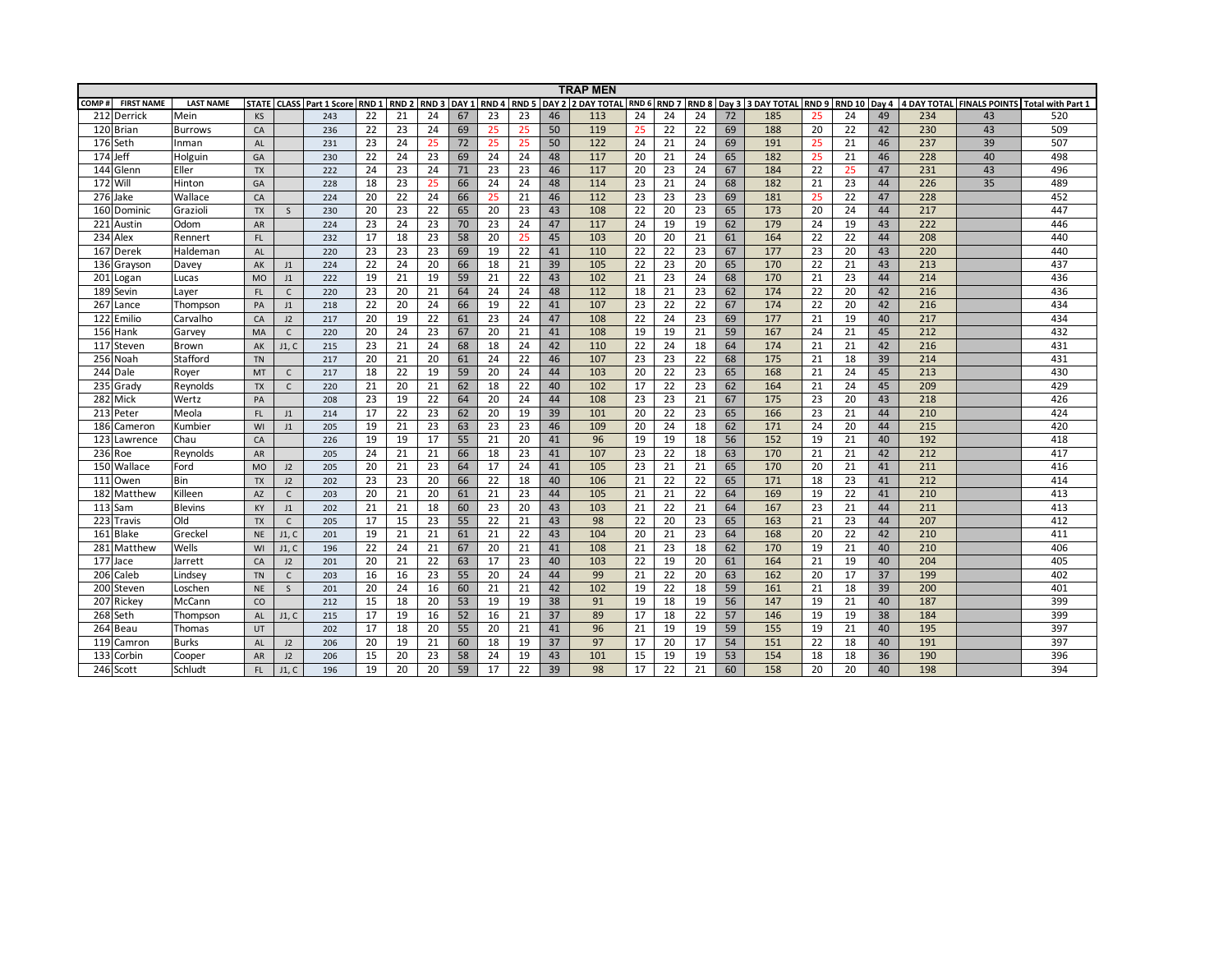| 214 Tony               | Meola            | <b>FL</b> | J2           | 179                 | 20 | 13 | 24 | 57          | 23 | 21 | 44 | 101 | 18 | 22 | 23 | 63 | 164 | 23 | 20 | 43 | 207 | 386 |
|------------------------|------------------|-----------|--------------|---------------------|----|----|----|-------------|----|----|----|-----|----|----|----|----|-----|----|----|----|-----|-----|
| 287<br>Jaxon           | King             | GA        | J1           | 198                 | 17 | 19 | 18 | 54          | 19 | 22 | 41 | 95  | 18 | 21 | 19 | 58 | 153 | 16 | 18 | 34 | 187 | 385 |
| 107<br>Breyden         | Beard            | <b>TX</b> | J1           | 194                 | 21 | 18 | 16 | 55          | 18 | 18 | 36 | 91  | 19 | 18 | 17 | 54 | 145 | 20 | 18 | 38 | 183 | 377 |
| 153                    | Furman           | CA        | $\mathsf{S}$ | 177                 | 18 | 19 | 18 | 55          | 15 | 22 | 37 | 92  | 19 | 22 | 22 | 63 | 155 | 22 | 22 | 44 | 199 | 376 |
| George                 |                  |           |              |                     |    |    |    |             |    |    |    |     |    |    |    |    |     |    |    |    |     |     |
| 260<br>Crockett        | Stultz           | <b>WA</b> | J1           | 168                 | 17 | 21 | 21 | 59          | 22 | 19 | 41 | 100 | 22 | 17 | 19 | 58 | 158 | 20 | 19 | 39 | 197 | 365 |
| 106<br>Logan           | <b>Balsley</b>   | <b>TN</b> | J1           | 199                 | 18 | 16 | 17 | 51          | 14 | 13 | 27 | 78  | 15 | 19 | 14 | 48 | 126 | 21 | 16 | 37 | 163 | 362 |
| 288<br>Marshall        | McKinney         | CO        |              | 182                 | 15 | 15 | 15 | 45          | 21 | 19 | 40 | 85  | 19 | 18 | 16 | 53 | 138 | 19 | 19 | 38 | 176 | 358 |
| 162<br>R Corey         | Greckel          | <b>NE</b> | S            | 169                 | 21 | 20 | 20 | 61          | 21 | 22 | 43 | 104 | 10 | 18 | 20 | 48 | 152 | 20 | 17 | 37 | 189 | 358 |
| 197<br>Conor           | Lindsey          | CO        | $\sf J1$     | 183                 | 18 | 18 | 20 | 56          | 18 | 18 | 36 | 92  | 17 | 18 | 19 | 54 | 146 | 16 | 12 | 28 | 174 | 357 |
| 183<br>Axel            | Kinder           | <b>AZ</b> | J2           | 176                 | 19 | 21 | 15 | 55          | 20 | 20 | 40 | 95  | 17 | 20 | 15 | 52 | 147 | 16 | 16 | 32 | 179 | 355 |
| 146<br>Logan           | Engelman         | CA        |              | 176                 | 16 | 20 | 18 | 54          | 17 | 16 | 33 | 87  | 18 | 19 | 17 | 54 | 141 | 14 | 15 | 29 | 170 | 346 |
| 151<br>Marshall        | Fox              | <b>TX</b> | J2           | 175                 | 17 | 18 | 18 | 53          | 22 | 18 | 40 | 93  | 15 | 18 | 15 | 48 | 141 | 9  | 14 | 23 | 164 | 339 |
| 158<br>Matthew         | Gomez-Conn       | CA        | J2           | 160                 | 16 | 18 | 16 | 50          | 17 | 17 | 34 | 84  | 18 | 18 | 13 | 49 | 133 | 17 | 14 | 31 | 164 | 324 |
| 222<br>Gary            | Old              | <b>TX</b> | $\mathsf{S}$ | 149                 | 14 | 17 | 18 | 49          | 19 | 18 | 37 | 86  | 13 | 19 | 22 | 54 | 140 | 16 | 18 | 34 | 174 | 323 |
| 285<br>Albert          | Ye               | CA        | $\mathsf{S}$ | 157                 | 16 | 16 | 16 | 48          | 16 | 20 | 36 | 84  | 14 | 18 | 18 | 50 | 134 | 16 | 16 | 32 | 166 | 323 |
| 280<br>Johnny          |                  | <b>TX</b> |              | 154                 | 17 | 18 | 15 | 50          | 15 | 17 | 32 | 82  | 12 | 17 | 14 | 43 | 125 | 17 | 18 | 35 | 160 | 314 |
| 233                    | Weger            |           | S            |                     | 11 | 19 |    |             |    |    |    |     |    |    |    |    |     |    |    |    | 166 | 309 |
| Гоm                    | Ren              | CA        | J2           | 143                 |    |    | 19 | 49          | 17 | 18 | 35 | 84  | 19 | 14 | 19 | 52 | 136 | 15 | 15 | 30 |     |     |
| 163<br>Jeff            | Gregory          | <b>TX</b> | S            | 143                 | 14 | 17 | 16 | 47          | 17 | 17 | 34 | 81  | 16 | 15 | 19 | 50 | 131 | 16 | 13 | 29 | 160 | 303 |
| 202<br>Hans            | Manhave          | <b>TX</b> | S            | 150                 | 11 | 12 | 11 | 34          | 17 | 18 | 35 | 69  | 20 | 18 | 20 | 58 | 127 | 13 | 13 | 26 | 153 | 303 |
| 240<br>John            | Richardson       | <b>TX</b> | S            | 156                 | 14 | 15 | 12 | 41          | 14 | 14 | 28 | 69  | 17 | 14 | 14 | 45 | 114 | 10 | 14 | 24 | 138 | 294 |
| 143<br>Ryder           | East             | <b>NM</b> | J2           | 124                 | 16 | 18 | 18 | 52          | 15 | 17 | 32 | 84  | 13 | 16 | 12 | 41 | 125 | 13 | 15 | 28 | 153 | 277 |
| 208<br>Kent            | McCurley         | AZ        | S            | 133                 | 14 | 13 | 16 | 43          | 16 | 12 | 28 | 71  | 15 | 13 | 12 | 40 | 111 | 13 | 17 | 30 | 141 | 274 |
| 178<br>Eric            | Javier           | CA        | S            | 133                 | 9  | 15 | 13 | 37          | 11 | 11 | 22 | 59  | 9  | 11 | 8  | 28 | 87  | 10 | 13 | 23 | 110 | 243 |
| 127<br>George          | Clark            | AZ        | $\mathsf{C}$ | $\mathsf{O}\xspace$ | 23 | 25 | 24 | 72          | 20 | 21 | 41 | 113 | 21 | 22 | 23 | 66 | 179 | 24 | 18 | 42 | 221 | 221 |
| 239<br>Joev            | Richards         | <b>NH</b> | J1           | $\mathsf 0$         | 21 | 22 | 22 | 65          | 23 | 19 | 42 | 107 | 23 | 22 | 22 | 67 | 174 | 24 | 22 | 46 | 220 | 220 |
| 238<br>Daniel          | Rich             | <b>VA</b> |              | $\mathbf{0}$        | 20 | 21 | 22 | 63          | 22 | 20 | 42 | 105 | 23 | 23 | 20 | 66 | 171 | 21 | 20 | 41 | 212 | 212 |
| 217<br>Paul            | Mullen           | <b>MD</b> | S            | $\mathbf{0}$        | 23 | 23 | 16 | 62          | 23 | 24 | 47 | 109 | 22 | 18 | 23 | 63 | 172 | 21 | 19 | 40 | 212 | 212 |
| 209<br>Eric            | <b>Mckillips</b> | AZ        |              | $\mathsf{O}\xspace$ | 22 | 22 | 20 | 64          | 20 | 22 | 42 | 106 | 19 | 20 | 19 | 58 | 164 | 22 | 21 | 43 | 207 | 207 |
| 219<br>Jack            | Nelson           | ID        | J1           | $\mathbf{0}$        | 19 | 20 | 23 | 62          | 22 | 21 | 43 | 105 | 21 | 19 | 22 | 62 | 167 | 20 | 19 | 39 | 206 | 206 |
| 103<br>Augustus        | Armstrong        | CA        | J3           | $\mathsf{O}\xspace$ | 23 | 18 | 22 | 63          | 21 | 21 | 42 | 105 | 22 | 18 | 18 | 58 | 163 | 21 | 20 | 41 | 204 | 204 |
|                        |                  |           |              |                     |    |    |    |             |    |    |    |     |    |    |    |    |     |    |    |    |     | 204 |
| 175<br>Ryan            | Hyatt            | CA        | J1, C        | $\mathbf{0}$        | 20 | 19 | 22 | 61          | 21 | 20 | 41 | 102 | 20 | 25 | 21 | 66 | 168 | 18 | 18 | 36 | 204 |     |
| 286<br>Trayton         | McCann           | IL        | J1           | $\mathbf{0}$        | 15 | 19 | 20 | 54          | 21 | 19 | 40 | 94  | 22 | 23 | 17 | 62 | 156 | 23 | 21 | 44 | 200 | 200 |
| 115<br>Nathan          | Brandmeyer       | IA        | J1           | $\Omega$            | 19 | 21 | 23 | 63          | 18 | 17 | 35 | 98  | 18 | 21 | 23 | 62 | 160 | 20 | 19 | 39 | 199 | 199 |
| 193<br>Dick            | Lichtenberg      | <b>WA</b> | $\mathsf{S}$ | $\mathbf 0$         | 21 | 19 | 19 | 59          | 23 | 18 | 41 | 100 | 16 | 21 | 19 | 56 | 156 | 21 | 16 | 37 | 193 | 193 |
| 263<br>Tommy Jack Thew |                  | AR        | J2           | $\mathsf{O}\xspace$ | 16 | 21 | 22 | 59          | 17 | 23 | 40 | 99  | 17 | 19 | 18 | 54 | 153 | 18 | 20 | 38 | 191 | 191 |
| 253<br>Richard         | Smith            | AZ        | S            | $\mathsf{O}\xspace$ | 20 | 24 | 17 | 61          | 18 | 19 | 37 | 98  | 19 | 15 | 21 | 55 | 153 | 19 | 19 | 38 | 191 | 191 |
| 114<br>Dakota          | Boyer            | IA        |              | $\mathsf{O}\xspace$ | 17 | 21 | 20 | 58          | 21 | 17 | 38 | 96  | 19 | 22 | 14 | 55 | 151 | 16 | 20 | 36 | 187 | 187 |
| 173<br>William         | Hofmann          | CO        | S            | $\mathsf{O}\xspace$ | 17 | 19 | 23 | 59          | 19 | 17 | 36 | 95  | 22 | 19 | 14 | 55 | 150 | 18 | 17 | 35 | 185 | 185 |
| 192<br>Jared           | Leong            | CA        | J1, C        | $\mathsf{O}\xspace$ | 15 | 18 | 22 | 55          | 16 | 20 | 36 | 91  | 14 | 20 | 20 | 54 | 145 | 18 | 18 | 36 | 181 | 181 |
| 112<br>Evan            | <b>Birken</b>    | CA        | J2           | $\mathbf{0}$        | 19 | 19 | 20 | 58          | 18 | 14 | 32 | 90  | 20 | 15 | 18 | 53 | 143 | 21 | 16 | 37 | 180 | 180 |
| 138<br>Ryan            | Denes            | OH        | J2           | $\mathsf{O}\xspace$ | 17 | 15 | 17 | 49          | 18 | 15 | 33 | 82  | 18 | 16 | 19 | 53 | 135 | 16 | 21 | 37 | 172 | 172 |
| 187<br>Arian           | Kumi             | <b>WA</b> | J2           | $\mathbf{0}$        | 18 | 18 | 17 | 53          | 15 | 15 | 30 | 83  | 19 | 14 | 21 | 54 | 137 | 16 | 19 | 35 | 172 | 172 |
| 148<br>Jonathan        | Fenton           | CAN       | <b>INTL</b>  | $\mathsf{O}\xspace$ | 18 | 17 | 17 | 52          | 16 | 18 | 34 | 86  | 17 | 20 | 15 | 52 | 138 | 16 | 17 | 33 | 171 | 171 |
|                        |                  |           |              |                     |    | 14 |    |             |    |    |    |     |    |    |    |    | 125 |    |    |    | 164 | 164 |
| 269<br>Zihao           | Tian             | CA        | J2           | $\mathsf{O}\xspace$ | 14 |    | 21 | 49          | 17 | 9  | 26 | 75  | 16 | 14 | 20 | 50 |     | 20 | 19 | 39 |     |     |
| 277                    | Wang             | CA        | S            | $\mathbf{0}$        | 12 | 15 | 16 | 43          | 16 | 20 | 36 | 79  | 17 | 17 | 17 | 51 | 130 | 17 | 17 | 34 | 164 | 164 |
| 278<br><b>Billie</b>   | Warner           | CO        | S            | $\Omega$            | 10 | 17 | 16 | 43          | 16 | 14 | 30 | 73  | 19 | 18 | 17 | 54 | 127 | 19 | 15 | 34 | 161 | 161 |
| 140<br>David           | DiOrio           | <b>NV</b> | S            | $\mathbf 0$         | 17 | 18 | 14 | 49          | 17 | 12 | 29 | 78  | 22 | 13 | 13 | 48 | 126 | 14 | 13 | 27 | 153 | 153 |
| 290<br>James           | Dedman           | GBR       | <b>INTL</b>  | $\mathsf{O}\xspace$ | 0  | 0  | 0  | $\mathbf 0$ | 23 | 23 | 46 | 46  | 23 | 20 | 20 | 63 | 109 | 19 | 24 | 43 | 152 | 152 |
| 289<br>Rick            | Mein             | KS        | S            | $\mathbf{0}$        | 14 | 13 | 17 | 44          | 10 | 12 | 22 | 66  | 17 | 18 | 14 | 49 | 115 | 16 | 14 | 30 | 145 | 145 |
| 104<br><b>Brian</b>    | Arnold           | CA        | S            | $\mathbf 0$         | 18 | 14 | 15 | 47          | 10 | 13 | 23 | 70  | 15 | 14 | 13 | 42 | 112 | 13 | 19 | 32 | 144 | 144 |
| 254 Cooper             | Sparks           | <b>TN</b> | J2           | $\Omega$            | 17 | 14 | 12 | 43          | 15 | 16 | 31 | 74  | 13 | 14 | 9  | 36 | 110 | 10 | 16 | 26 | 136 | 136 |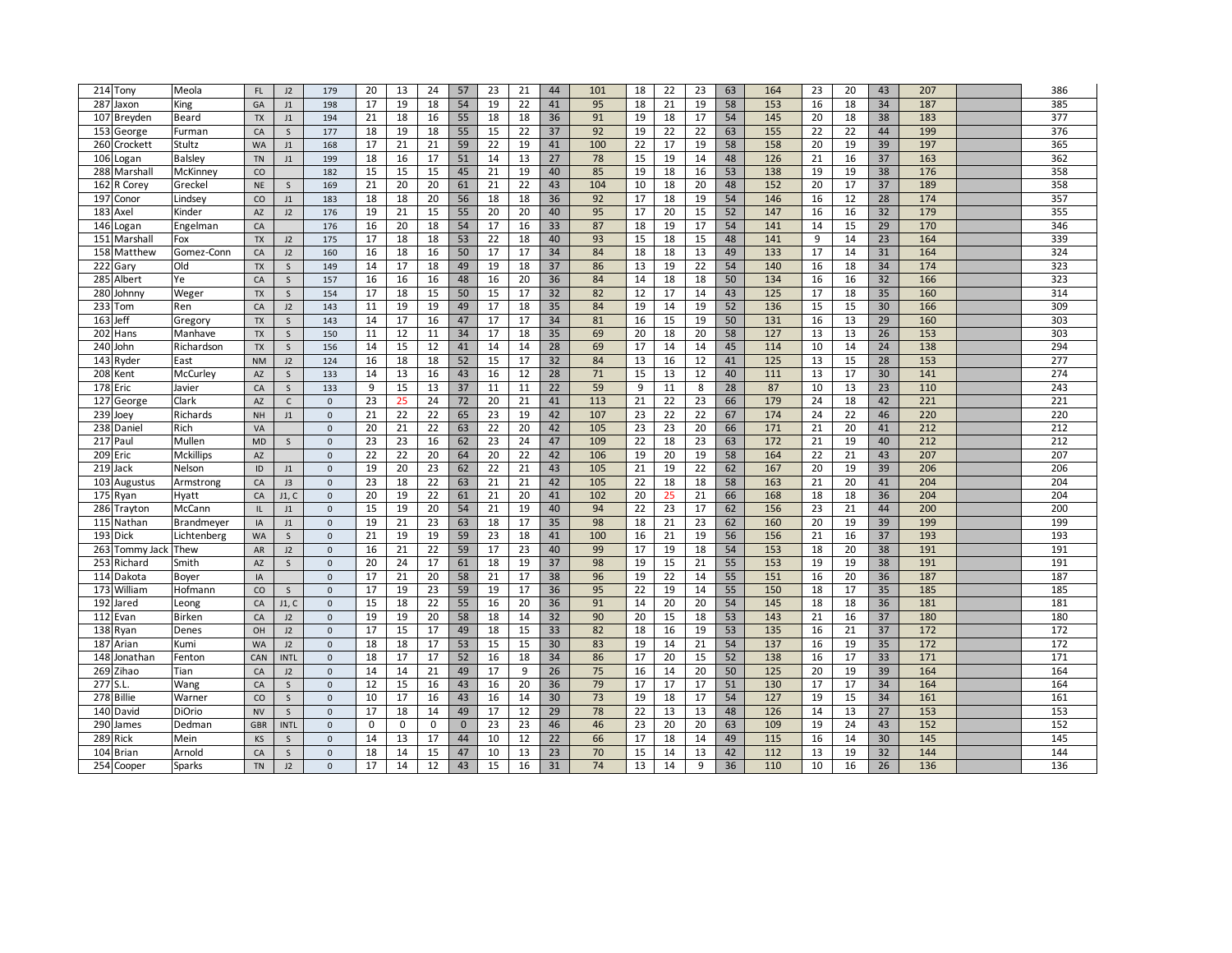1 - 9.5.6.3 2 - 9.16.4.A

|                 |                   |                  |           |              |                                 |                  |    |    |    |    |    |    | 2020 Shotgun Spring Selection, Olympic Trials Part 2        |    |    |            |    |                               |            |              |            |             |                      |                          |
|-----------------|-------------------|------------------|-----------|--------------|---------------------------------|------------------|----|----|----|----|----|----|-------------------------------------------------------------|----|----|------------|----|-------------------------------|------------|--------------|------------|-------------|----------------------|--------------------------|
|                 |                   |                  |           |              |                                 |                  |    |    |    |    |    |    | <b>TRAP WOMEN</b>                                           |    |    |            |    |                               |            |              |            |             |                      |                          |
| COMP#           | <b>FIRST NAME</b> | <b>LAST NAME</b> |           |              | <b>STATE CLASS Part 1 Score</b> | RND <sub>1</sub> |    |    |    |    |    |    | RND 2 RND 3 DAY 1 RND 4 RND 5 DAY 2 2 DAY TOTAL RND 6 RND 7 |    |    |            |    | RND 8 Day 3 3 DAY TOTAL RND 9 |            | RND 10 Day 4 |            | 4 DAY TOTAL | <b>Finals Points</b> | <b>Total with Part 1</b> |
|                 | 118 Kayle         | <b>Browning</b>  | AR        |              | 232                             | 22               | 21 | 22 | 65 | 22 | 24 | 46 | 111                                                         | 21 | 21 | 23         | 65 | 176                           | 21         | 21           | 42         | 218         | 43                   | 493                      |
|                 | 108 Madelynn      | Bernau           | WI        | $\mathsf{C}$ | 224                             | 21               | 22 | 22 | 65 | 24 | 24 | 48 | 113                                                         | 19 | 23 | 21         | 63 | 176                           | 21         | 23           | 44         | 220         | 37                   | 481                      |
|                 | 121 Ashley        | Carroll          | <b>AL</b> |              | 230                             | 22               | 18 | 17 | 57 | 23 | 22 | 45 | 102                                                         | 21 | 24 | 22         | 67 | 169                           | 20         | 21           | 41         | 210         | 36                   | 476                      |
|                 | 270 Rachel        | Tozier           | <b>AL</b> |              | 225                             | 18               | 23 | 18 | 59 | 23 | 19 | 42 | 101                                                         | 19 | 21 | 24         | 64 | 165                           | 22         | 24           | 46         | 211         | 41                   | 477                      |
|                 | 257 Julia         | <b>Stallings</b> | <b>TN</b> |              | 216                             | 20               | 22 | 23 | 65 | 19 | 23 | 42 | 107                                                         | 21 | 21 | 22         | 64 | 171                           | 23         | 21           | 44         | 215         | 37                   | 468                      |
|                 | 212 Aeriel        | Skinner          | CA        |              | 223                             | 23               | 19 | 18 | 60 | 19 | 18 | 37 | 97                                                          | 18 | 23 | 22         | 63 | 160                           | 23         | 20           | 43         | 203         | 40                   | 466                      |
|                 | 131 Corey         | Cogdell-Unrein   | CO        |              | 205                             | 23               | 22 | 23 | 68 | 20 | 22 | 42 | 110                                                         | 18 | 24 | 23         | 65 | 175                           | 21         | 19           | 40         | 215         |                      | 420                      |
|                 | 283 Emma          | Williams         | <b>TN</b> | $\mathsf{C}$ | 211                             | 22               | 19 | 21 | 62 | 16 | 23 | 39 | 101                                                         | 21 | 20 | 22         | 63 | 164                           | 23         | 21           | 44         | 208         |                      | 419                      |
|                 | 203 Nicole        | Manhave          | <b>TX</b> |              | 213                             | 20               | 20 | 22 | 62 | 22 | 19 | 41 | 103                                                         | 22 | 22 | 19         | 63 | 166                           | 20         | 18           | 38         | 204         |                      | 417                      |
| 185             | Jade              | Krolikowski      | <b>NE</b> | $\mathsf{C}$ | 202                             | 18               | 19 | 22 | 59 | 24 | 21 | 45 | 104                                                         | 23 | 19 | 22         | 64 | 168                           | 23         | 20           | 43         | 211         |                      | 413                      |
|                 | 159 Alicia        | Gough            | AL        |              | 195                             | 17               | 21 | 21 | 59 | 23 | 23 | 46 | 105                                                         | 21 | 22 | 22         | 65 | 170                           | 22         | 21           | 43         | 213         |                      | 408                      |
|                 | 227 Faith         | Pendergrass      | CA        | J1, C        | 209                             | 15               | 19 | 21 | 55 | 20 | 20 | 40 | 95                                                          | 22 | 19 | 21         | 62 | 157                           | 22         | 18           | 40         | 197         |                      | 406                      |
|                 | 184 Sydney        | Krieger          | <b>MN</b> | J2           | 196                             | 22               | 23 | 22 | 67 | 20 | 18 | 38 | 105                                                         | 20 | 20 | 19         | 59 | 164                           | 19         | 15           | 34         | 198         |                      | 394                      |
|                 | 228 Ryann         | <b>Phillips</b>  | <b>TX</b> | J2           | 191                             | 21               | 20 | 20 | 61 | 21 | 18 | 39 | 100                                                         | 21 | 20 | 19         | 60 | 160                           | 19         | 21           | 40         | 200         |                      | 391                      |
|                 | 130 Sidney        | Coffin           | <b>TX</b> | J2           | 177                             | 20               | 21 | 23 | 64 | 20 | 22 | 42 | 106                                                         | 24 | 20 | 20         | 64 | 170                           | 21         | 21           | 42         | 212         |                      | 389                      |
|                 | 155 Carey         | Garrison         | <b>TN</b> | J2           | 198                             | 17               | 20 | 17 | 54 | 20 | 19 | 39 | 93                                                          | 18 | 18 | 16         | 52 | 145                           | 15         | 24           | 39         | 184         |                      | 382                      |
|                 | 279 Jessica       | Webb             | CA        |              | 205                             | 17               | 17 | 18 | 52 | 14 | 17 | 31 | 83                                                          | 17 | 19 | 21         | 57 | 140                           | 18         | 19           | 37         | 177         |                      | 382                      |
| 291             | Aiko              | Coloso           | FL.       | J1           | 192                             | 17               | 17 | 19 | 53 | 19 | 21 | 40 | 93                                                          | 22 | 20 | 16         | 58 | 151                           | 19         | 17           | 36         | 187         |                      | 379                      |
|                 | 262 Madeleine     | Taylor           | AK        | J1           | 184                             | 15               | 20 | 21 | 56 | 17 | 20 | 37 | 93                                                          | 23 | 22 | 20         | 65 | 158                           | 16         | 19           | 35         | 193         |                      | 377                      |
|                 | 109 Meredith      | Bernau           | WI        | $\mathsf{C}$ | 201                             | 18               | 19 | 19 | 56 | 20 | 15 | 35 | 91                                                          | 18 | 16 | 12         | 46 | 137                           | 16         | 18           | 34         | 171         |                      | 372                      |
| 225             | Tomi              | Ownby            | <b>AZ</b> | J1, C        | 182                             | 18               | 21 | 13 | 52 | 21 | 20 | 41 | 93                                                          | 20 | 22 | 18         | 60 | 153                           | 19         | 16           | 35         | 188         |                      | 370                      |
|                 | 258 Chantry       | Stermer          | <b>NM</b> | J2           | 161                             | 20               | 19 | 19 | 58 | 22 | 21 | 43 | 101                                                         | 21 | 21 | 15         | 57 | 158                           | 23         | 19           | 42         | 200         |                      | 361                      |
|                 | 211 Tayler        | <b>McNeil</b>    | AZ        |              | 178                             | 18               | 19 | 16 | 53 | 17 | 16 | 33 | 86                                                          | 21 | 21 | 19         | 61 | 147                           | 17         | 19           | 36         | 183         |                      | 361                      |
| <b>210 Ella</b> |                   | McLerran         | <b>TN</b> | J2           | 190                             | 14               | 19 | 17 | 50 | 17 | 15 | 32 | 82                                                          | 19 | 12 | <b>DNF</b> | 31 | 113                           | <b>DNS</b> | <b>DNS</b>   | <b>DNS</b> | 113         |                      | 303                      |
|                 | 273 Mackenzie     | Vandertuin       | <b>TX</b> |              | $\mathbf{0}$                    | 23               | 18 | 19 | 60 | 16 | 18 | 34 | 94                                                          | 22 | 20 | 22         | 64 | 158                           | 20         | 23           | 43         | 201         |                      | 201                      |
|                 | 226 Alexa         | Paxson           | AZ        | $\mathsf{C}$ | $\mathbf{0}$                    | 18               | 22 | 24 | 64 | 21 | 19 | 40 | 104                                                         | 21 | 19 | 17         | 57 | 161                           | 22         | 18           | 40         | 201         |                      | 201                      |
|                 | 137 Alexia        | Davos            | <b>MA</b> | J1, C        | $\mathbf{0}$                    | 21               | 21 | 21 | 63 | 21 | 15 | 36 | 99                                                          | 16 | 15 | 22         | 53 | 152                           | 20         | 17           | 37         | 189         |                      | 189                      |
|                 | 243 Sophia        | Ross             | CA        | J2           | $\mathbf{0}$                    | 21               | 16 | 18 | 55 | 21 | 19 | 40 | 95                                                          | 19 | 17 | 17         | 53 | 148                           | 20         | 18           | 38         | 186         |                      | 186                      |
|                 | 188 Katie         | Lackey           | CO        |              | $\mathbf{0}$                    | 17               | 19 | 19 | 55 | 21 | 19 | 40 | 95                                                          | 19 | 17 | 17         | 53 | 148                           | 18         | 19           | 37         | 185         |                      | 185                      |
|                 | 124 Loretta       | Christian        | <b>AZ</b> | $\mathsf{C}$ | $\mathbf{0}$                    | 19               | 15 | 20 | 54 | 18 | 16 | 34 | 88                                                          | 18 | 17 | 13         | 48 | 136                           | 19         | 25           | 44         | 180         |                      | 180                      |
|                 | 218 Susan         | Nattrass         | CAN       | <b>INTL</b>  | $\mathbf{0}$                    | 17               | 19 | 20 | 56 | 18 | 16 | 34 | 90                                                          | 18 | 15 | 17         | 50 | 140                           | 19         | 19           | 38         | 178         |                      | 178                      |
|                 | 171 Bethany       | High             | GA        | J1, C        | $\mathbf{0}$                    | 14               | 18 | 19 | 51 | 18 | 19 | 37 | 88                                                          | 17 | 17 | 18         | 52 | 140                           | 17         | 18           | 35         | 175         |                      | 175                      |
| 194 Lisa        |                   | Lichtenberg      | <b>WA</b> | S            | $\mathbf 0$                     | 14               | 19 | 18 | 51 | 17 | 20 | 37 | 88                                                          | 16 | 20 | 16         | 52 | 140                           | 18         | 17           | 35         | 175         |                      | 175                      |
|                 | 126 Jessica       | Ciezki           | WI        | J1           | $\Omega$                        | 16               | 16 | 15 | 47 | 14 | 17 | 31 | 78                                                          | 13 | 16 | 20         | 49 | 127                           | 14         | 17           | 31         | 158         |                      | 158                      |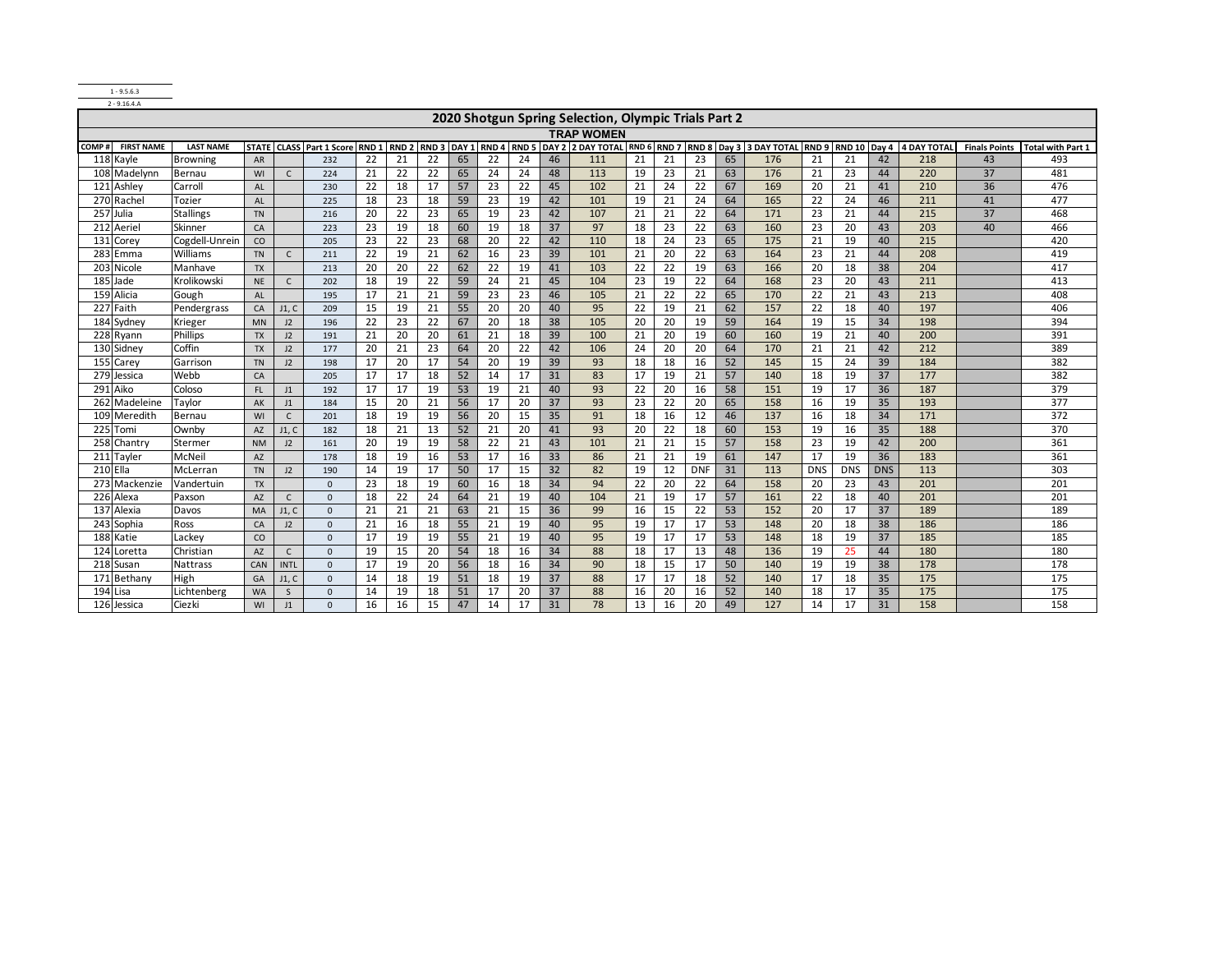## **Open MEN**

| <b>LAST NAME</b> | <b>FIRST NAME</b> |     |    | <b>SCORE FINALS Total Score</b> |                                     |                          |
|------------------|-------------------|-----|----|---------------------------------|-------------------------------------|--------------------------|
| Mein             | <b>Derrick</b>    | 477 | 43 | 520                             | Olympian                            | Derrick Mein 520         |
| l Inman          | Seth              | 468 | 39 | 507                             | <b>Olympian</b>                     | <b>Brian Burrows 509</b> |
| <b>Burrows</b>   | <b>Brian</b>      | 466 | 43 | 509                             | Alternate Olympian Seth Inman 507   |                          |
| Holguin          | <b>Jeff</b>       | 458 | 40 | 498                             | Alternate Olympian Jeff Holguin 498 |                          |
| Hinton           | Will              | 454 | 35 | 489                             |                                     |                          |
| Eller            | Glenn             | 453 | 43 | 496                             |                                     |                          |

## **Open WOMEN**

| <b>LAST NAME</b> | <b>FIRST NAME</b> | <b>SCORE</b> | <b>Finals</b> | <b>Total Score</b> |      |
|------------------|-------------------|--------------|---------------|--------------------|------|
| Browning         | Kayle             | 450          | 43            | 493                | Olyı |
| Bernau           | Madelynn          | 444          | 37            | 481                | Olyı |
| Carroll          | Ashley            | 440          | 36            | 476                | Alte |
| Tozier           | Rachel            | 436          | 41            | 477                | Alte |
| Stallings        | Julia             | 431          | 37            | 468                |      |
| Skinner          | Aeriel            | 426          | 40            | 466                |      |

**mpian** Kayle Browning 493 **mpian Madelynn Bernau 481** ernate Olympian Rachel Tozier 477

**Example Rachel Ashley Carroll 476**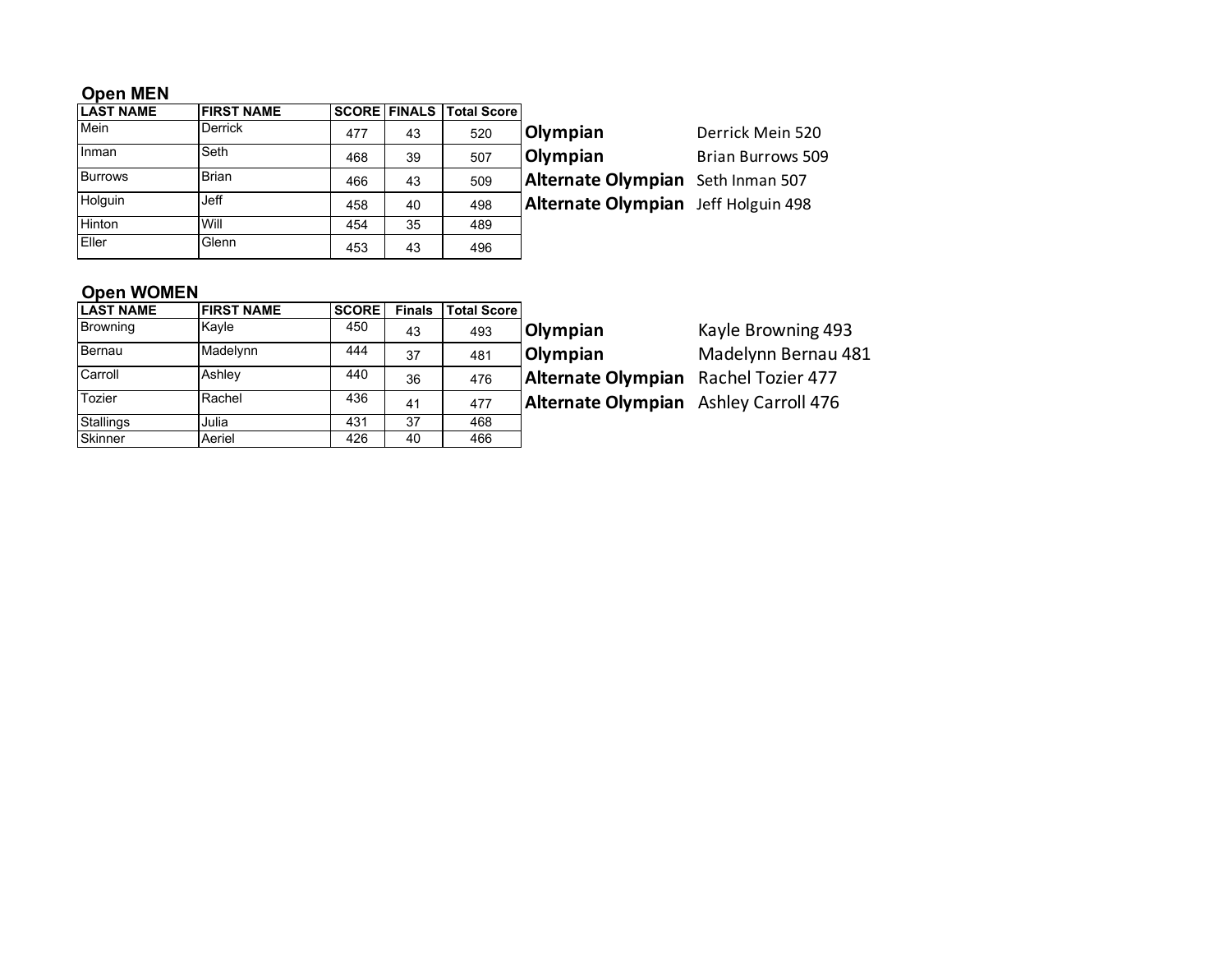|                |      | 2020 Shotgun Spring Selection<br><b>MIXED TEAM TRAP</b>                     |                  |                  |                  |                                                                                                |
|----------------|------|-----------------------------------------------------------------------------|------------------|------------------|------------------|------------------------------------------------------------------------------------------------|
|                |      | <b>Gold Medalists</b><br><b>Silver Medalists</b><br><b>Bronze Medalists</b> |                  |                  |                  | Grayson Davey & Julia Stallings<br>Breyden Beard & Nicole Manhave<br>Seth Inman & Alicia Gough |
| TEAM#          | BIB# | <b>NAME</b>                                                                 | RND <sub>1</sub> | RND <sub>2</sub> | RND <sub>3</sub> | <b>TOTAL</b>                                                                                   |
| 5              |      | 427 Breyden Beard                                                           | 20               | 22               | 23               | 130                                                                                            |
|                |      | 428 Nicole Manhave                                                          | 24               | 21               | 20               |                                                                                                |
| $\mathbf{1}$   |      | 419 Grayson Davey                                                           | 22               | 20               | 21               | 129                                                                                            |
|                |      | 420 Julia Stallings                                                         | 22               | 21               | 23               |                                                                                                |
| 10             |      | 437 David Radulovich                                                        | 23               | 23               | 19               | 126                                                                                            |
|                |      | 438 Kayle Browning                                                          | 21               | 19               | 21               |                                                                                                |
| 11             |      | 439 Seth Inman                                                              | 23               | 24               | 22               | 125                                                                                            |
|                |      | 440 Alicia Gough                                                            | 22               | 16               | 18               |                                                                                                |
| $\overline{7}$ |      | 431 Derek Haldeman                                                          | 22               | 21               | 21               | 124                                                                                            |
|                |      | 432 Ashley Carroll                                                          | 21               | 24               | 15               |                                                                                                |
| 13             |      | 443 Alex Rennert                                                            | 19               | 21               | 19               | 123                                                                                            |
|                |      | 444 Rachel Tozier                                                           | 22               | 22               | 20               |                                                                                                |
| 6              |      | 429 Glenn Eller                                                             | 22               | 21               | 23               | 122                                                                                            |
|                |      | 430 Aeriel Skinner                                                          | 18               | 21               | 17               |                                                                                                |
| 17             |      | 417 Logan Bankard                                                           | 19               | 18               | 21               | 122                                                                                            |
|                |      | 418 Alexa Paxson                                                            | 19               | 24               | 21               |                                                                                                |
| 12             |      | 441 Will Hinton                                                             | 22               | 19               | 20               | 122                                                                                            |
|                |      | 442 Sydney Krieger                                                          | 22               | 21               | 18               |                                                                                                |
| 16             |      | 449 Owen Bin                                                                | 23               | 18               | 14               | 120                                                                                            |
|                |      | 450 Chantry Stermer                                                         | 22               | 23               | 20               |                                                                                                |
| 9              |      | 435 James Dedman                                                            | 21               | 21               | 23               | 119                                                                                            |
|                |      | 436 Mackenzie Vandertuin                                                    | 18               | 17               | 19               |                                                                                                |
| 14             |      | 445 Jace Jarrett                                                            | 16               | 18               | 18               | 118                                                                                            |
|                |      | 446 Ryann Phillips                                                          | 20               | 24               | 22               |                                                                                                |
| $\overline{2}$ |      | 421 Roe Reynolds                                                            | 22               | 23               | 24               | 117                                                                                            |
|                |      | 422 Tayler McNeil                                                           | 13               | 19               | 16               |                                                                                                |
| 3              |      | 423 William Hofmann                                                         | 17               | 17               | 21               | 112                                                                                            |
|                |      | 424 Bethany High                                                            | 17               | 19               | 21               |                                                                                                |
| 8              |      | 433 Gentry Fox                                                              | 18               | 16               | 15               | 108                                                                                            |
|                |      | 434 Sidney Coffin                                                           | 21               | 20               | 18               |                                                                                                |
| 4              |      | 425 Richard Lichtenberg                                                     | 17               | 15               | 19               | 107                                                                                            |
|                |      | 426 Lisa Lichtenberg                                                        | 18               | 16               | 22               |                                                                                                |
| 15             |      | 447 Eric Javier                                                             | 10               | 14               | 7                | 98                                                                                             |
|                |      | 448 Jessica Webb                                                            | 23               | 21               | $\overline{23}$  |                                                                                                |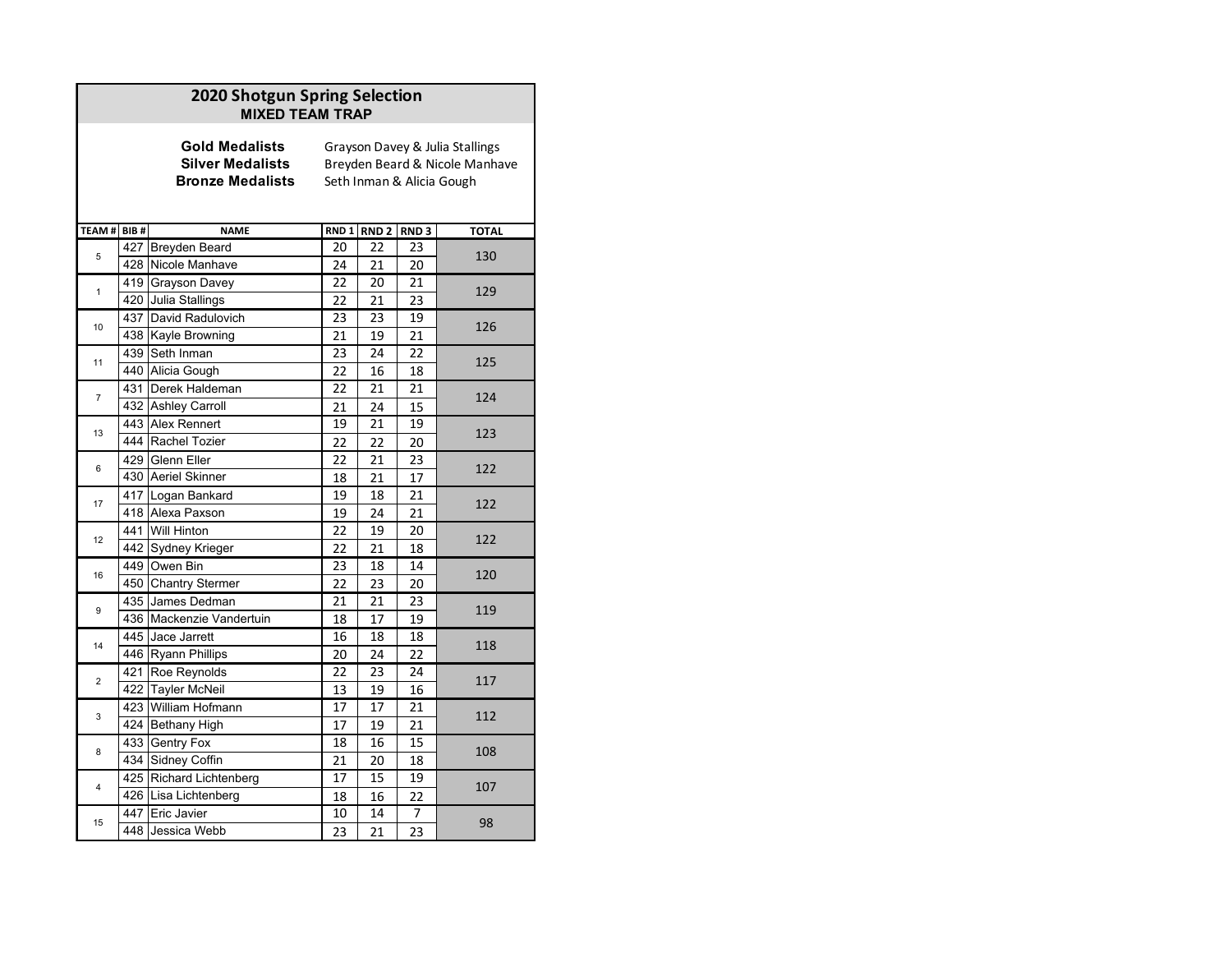|                           |    | <b>TEAM LAST NAME</b> | <b>FIRST NAME</b> | <b>SO</b> | <b>SCORE SO</b> |         | <b>FINALS</b> |    |
|---------------------------|----|-----------------------|-------------------|-----------|-----------------|---------|---------------|----|
|                           | 5  | Beard                 | Breyden           |           | 130             | $\circ$ | 19            | 37 |
| <b>Gold Medal Match</b>   |    | Manhave               | Nicole            |           |                 |         | 18            |    |
|                           |    | Davey                 | Grayson           |           | 129             | x       | 18            | 37 |
|                           |    | <b>Stallings</b>      | Julia             |           |                 |         | 19            |    |
|                           |    |                       |                   |           |                 |         |               |    |
|                           | 10 | Radulovich            | David             |           | 126             | $\circ$ | 20            | 38 |
| <b>Bronze Medal Match</b> |    | Browning              | Kayle             |           |                 |         | 18            |    |
|                           | 11 | Inman                 | Seth              |           | 125             |         | 20            | 38 |
|                           |    | Gough                 | Alicia            |           |                 | x       | 18            |    |

**Gold Medalists** Grayson Davey & Julia Stallings **Silver Medalists** Breyden Beard & Nicole Manhave **Bronze Medalists** Seth Inman & Alicia Gough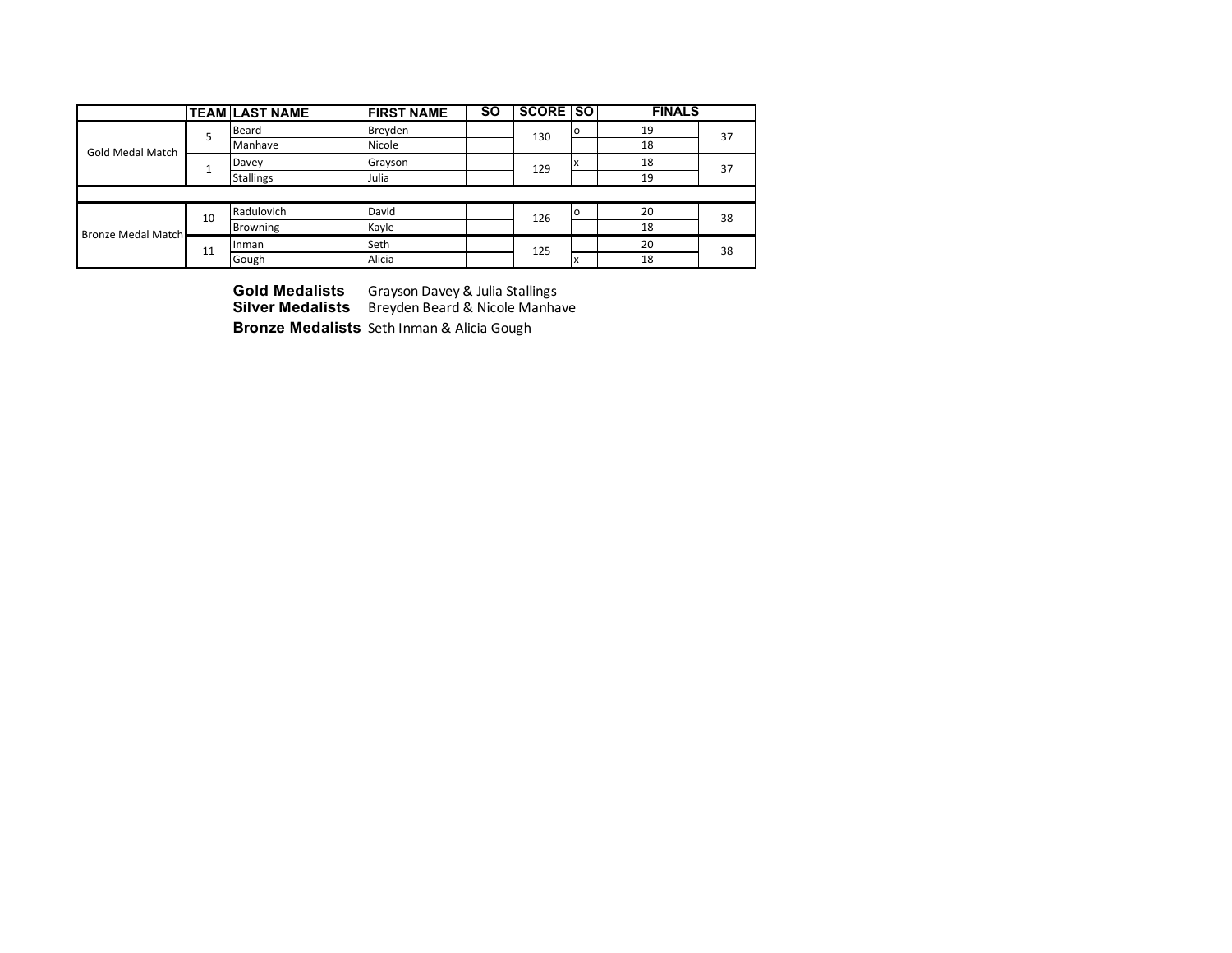|              |                    |                           |                    |    |                         |                  |                        |                  |                        |                        |                        |                  | 2020 Shotgun Spring Selection, Olympic Trials Part 2 |                 |                        |                          |                 |                          |                        |                        |             |                           |    |                                 |
|--------------|--------------------|---------------------------|--------------------|----|-------------------------|------------------|------------------------|------------------|------------------------|------------------------|------------------------|------------------|------------------------------------------------------|-----------------|------------------------|--------------------------|-----------------|--------------------------|------------------------|------------------------|-------------|---------------------------|----|---------------------------------|
|              |                    |                           |                    |    | <b>Men's Awards</b>     |                  |                        |                  |                        |                        |                        |                  |                                                      |                 |                        |                          |                 | <b>Women's Awards</b>    |                        |                        |             |                           |    |                                 |
|              |                    |                           |                    |    |                         |                  |                        |                  |                        |                        |                        |                  |                                                      |                 |                        |                          |                 |                          |                        |                        |             |                           |    |                                 |
|              |                    | Olympian                  |                    |    | Vincent Hancock 547     |                  |                        |                  |                        |                        |                        |                  |                                                      |                 |                        | Olympian                 |                 |                          |                        | Amber English 532      |             |                           |    |                                 |
|              |                    | Olympian                  |                    |    | Phillip Jungman 537     |                  |                        |                  |                        |                        |                        |                  |                                                      |                 |                        | Olympian                 |                 |                          |                        | Austen Smith 529       |             |                           |    |                                 |
|              |                    | <b>Alternate Olympian</b> |                    |    | Hayden Stewart 533      |                  |                        |                  |                        |                        |                        |                  |                                                      |                 |                        | Alternate Olympian       |                 |                          |                        | Samantha Simonton 527  |             |                           |    |                                 |
|              |                    | Alternate Olympian        |                    |    | Nic Moschetti 532       |                  |                        |                  |                        |                        |                        |                  |                                                      |                 |                        | Alternate Olympian       |                 |                          |                        | Kimberly Rhode 520     |             |                           |    |                                 |
|              |                    |                           |                    |    |                         |                  |                        |                  |                        |                        |                        |                  |                                                      |                 |                        |                          |                 |                          |                        |                        |             |                           |    |                                 |
|              |                    | <b>Match Champion</b>     |                    |    | Vincent Hancock 242     |                  |                        |                  |                        |                        |                        |                  |                                                      |                 |                        | <b>Match Champion</b>    |                 |                          |                        | Amber English 245      |             |                           |    |                                 |
|              |                    | <b>Match Silver</b>       |                    |    | Hayden Stewart 241      |                  |                        |                  |                        |                        |                        |                  |                                                      |                 |                        | <b>Match Silver</b>      |                 |                          |                        | Samantha Simonton 237  |             |                           |    |                                 |
|              |                    | <b>Match Bronze</b>       |                    |    | Frank Thompson 240      |                  |                        |                  |                        |                        |                        |                  |                                                      |                 |                        | <b>Match Bronze</b>      |                 |                          |                        | Austen Smith 236       |             |                           |    |                                 |
|              |                    |                           |                    |    |                         |                  |                        |                  |                        |                        |                        |                  |                                                      |                 |                        |                          |                 |                          |                        |                        |             |                           |    |                                 |
|              |                    | <b>Junior Champion</b>    |                    |    | Alexander Ahlin 235     |                  |                        |                  |                        |                        |                        |                  |                                                      |                 |                        | <b>Junior Champion</b>   |                 |                          |                        | Lia Nelson 208         |             |                           |    |                                 |
|              |                    | <b>Junior Silver</b>      |                    |    | David Garza 234         |                  |                        |                  |                        |                        |                        |                  |                                                      |                 |                        | <b>Junior Silver</b>     |                 |                          |                        | Jasmine Otis 204       |             |                           |    |                                 |
|              |                    | <b>Junior Bronze</b>      |                    |    | Elijah Ellis 234        |                  |                        |                  |                        |                        |                        |                  |                                                      |                 |                        | <b>Junior Bronze</b>     |                 |                          |                        | Alishia Layne 203      |             |                           |    |                                 |
|              |                    |                           |                    |    |                         |                  |                        |                  |                        |                        |                        |                  |                                                      |                 |                        |                          |                 |                          |                        |                        |             |                           |    |                                 |
|              |                    | <b>Collegiate Gold</b>    |                    |    | Nic Moschetti 239       |                  |                        |                  |                        |                        |                        |                  |                                                      |                 |                        | <b>Collegiate Gold</b>   |                 |                          |                        | Samantha Simonton 237  |             |                           |    |                                 |
|              |                    | <b>Collegiate Silver</b>  |                    |    | Eli Christman 235       |                  |                        |                  |                        |                        |                        |                  |                                                      |                 |                        | <b>Collegiate Silver</b> |                 |                          |                        | Erin Lokke 224         |             |                           |    |                                 |
|              |                    | <b>Collegiate Bronze</b>  |                    |    | Johnmichael Cleland 229 |                  |                        |                  |                        |                        |                        |                  |                                                      |                 |                        | <b>Collegiate Bronze</b> |                 |                          |                        | Emma Van Donselaar 208 |             |                           |    |                                 |
|              |                    |                           |                    |    |                         |                  |                        |                  |                        |                        |                        |                  |                                                      |                 |                        |                          |                 |                          |                        |                        |             |                           |    |                                 |
|              |                    | J2 Gold                   |                    |    | Joshua Grganto 229      |                  |                        |                  |                        |                        |                        |                  |                                                      |                 |                        | J2 Gold                  |                 |                          |                        | Alishia Layne 203      |             |                           |    |                                 |
|              |                    | J2 Silver                 |                    |    | Benjamin Keller 228     |                  |                        |                  |                        |                        |                        |                  |                                                      |                 |                        | J2 Silver                |                 |                          |                        | Phoebe Smith 198       |             |                           |    |                                 |
|              |                    | J2 Bronze                 |                    |    | Preston Bailey 227      |                  |                        |                  |                        |                        |                        |                  |                                                      |                 |                        | J2 Bronze                |                 |                          |                        | Molly DiMaggio 195     |             |                           |    |                                 |
|              |                    |                           |                    |    |                         |                  |                        |                  |                        |                        |                        |                  |                                                      |                 |                        |                          |                 |                          |                        |                        |             |                           |    |                                 |
|              |                    | J3 Gold                   |                    |    | Luke Priestly 224       |                  |                        |                  |                        |                        |                        |                  |                                                      |                 |                        | J3 Gold                  |                 |                          |                        | Karsyn Ross 202        |             |                           |    |                                 |
|              |                    |                           |                    |    |                         |                  |                        |                  |                        |                        |                        |                  |                                                      |                 |                        |                          |                 |                          |                        |                        |             |                           |    |                                 |
|              |                    |                           |                    |    |                         |                  |                        |                  |                        |                        |                        | <b>SKEET MEN</b> |                                                      |                 |                        |                          |                 |                          |                        |                        |             |                           |    |                                 |
| COMP#<br>168 | <b>FIRST NAME</b>  | <b>LAST NAME</b>          | <b>STATE</b><br>ГX |    | CAT Part 1 Score<br>248 | RND <sub>1</sub> | RND <sub>2</sub><br>25 | RND <sub>3</sub> | DAY <sub>1</sub><br>75 | RND <sub>4</sub><br>20 | RND <sub>5</sub><br>24 | DAY 2<br>44      | 2 DAY TOTAL RND 6<br>119                             | 24              | RND <sub>7</sub><br>25 | RND <sub>8</sub><br>25   | 74              | Day 3 3 DAY TOTAL<br>193 | RND <sub>9</sub><br>24 | <b>RND 10</b><br>25    | Day 4<br>49 | 4 Day Total FINALS<br>242 | 57 | <b>Total with Part 1</b><br>547 |
| 180          | Vincent<br>Phillip | Hancock<br>Jungman        | TX                 |    | 247                     | 25<br>25         | 22                     | 25<br>25         | 72                     | 22                     | 24                     | 46               | 118                                                  | 24              | 23                     | 25                       | 72              | 190                      | 24                     | 24                     | 48          | 238                       | 52 | 537                             |
| 259          | Hayden             | Stewart                   | AL                 |    | 240                     | 25               | 23                     | 23               | 71                     | 24                     | 25                     | 49               | 120                                                  | 25              | 24                     | 23                       | 72              | 192                      | 24                     | 25                     | 49          | 241                       | 52 | 533                             |
| 216          | Nic                | Moschetti                 | $\overline{c}$     | C  | 241                     | 24               | 24                     | 24               | 72                     | 23                     | 24                     | 47               | 119                                                  | 25              | 24                     | 23                       | 72              | 191                      | 25                     | 23                     | 48          | 239                       | 52 | 532                             |
| 266          | Frank              | Thompson                  | <b>NE</b>          |    | 241                     | $\overline{24}$  | 23                     | 25               | 72                     | 23                     | 24                     | 47               | 119                                                  | 24              | 25                     | 23                       | $\overline{72}$ | 191                      | 25                     | 24                     | 49          | 240                       | 49 | 530                             |
| 261          | Dustan             | Taylor                    | <b>NC</b>          |    | 244                     | 25               | 23                     | $\overline{24}$  | 72                     | $\overline{22}$        | 22                     | 44               | 116                                                  | 25              | 25                     | $\overline{22}$          | $\overline{72}$ | 188                      | 25                     | 24                     | 49          | 237                       | 47 | 528                             |
| 204          | Colt               | McBee                     | TX                 |    | 246                     | 21               | 24                     | 21               | 66                     | 21                     | 25                     | 46               | 112                                                  | 24              | 24                     | 23                       | 71              | 183                      | 25                     | 23                     | 48          | 231                       |    | 477                             |
| 125          | Eli                | Christman                 | ΤN                 | C  | 241                     | $\overline{23}$  | 25                     | 24               | $\overline{72}$        | 23                     | 25                     | 48               | 120                                                  | 24              | $\overline{22}$        | 20                       | 66              | 186                      | 25                     | 24                     | 49          | 235<br>240                |    | 476                             |
| 255<br>145   | Mark<br>Christian  | Staffen<br>Elliot         | GA<br>IN           |    | 235<br>237              | 25<br>21         | 23<br>24               | 22<br>24         | 70<br>69               | 24<br>23               | 24<br>23               | 48<br>46         | 118<br>115                                           | 24<br>23        | 25<br>25               | 25<br>25                 | 74<br>73        | 192<br>188               | 24<br>22               | 24<br>25               | 48<br>47    | 235                       |    | 475<br>472                      |
| 196          | Zachary            | McBee                     | AZ                 |    | 238                     | $\overline{22}$  | 24                     | $\overline{23}$  | 69                     | 21                     | $\overline{24}$        | 45               | 114                                                  | 24              | 25                     | 24                       | 73              | 187                      | 24                     | 23                     | 47          | 234                       |    | 472                             |
| 205          | Remington          | McBee                     | TХ                 |    | 239                     | 25               | 23                     | 22               | 70                     | 23                     | 23                     | 46               | 116                                                  | 23              | 25                     | 24                       | 72              | 188                      | $\overline{22}$        | 22                     | 44          | 232                       |    | 471                             |
| 101          | Alexander          | Ahlin                     | SC                 | J1 | 234                     | 24               | 23                     | 20               | 67                     | 22                     | 23                     | 45               | 112                                                  | 25              | $\overline{24}$        | 25                       | 74              | 186                      | 24                     | 25                     | 49          | 235                       |    | 469                             |
| 157          | David              | Garza                     | ТX                 | J1 | 229                     | 24               | 25                     | 24               | 73                     | 24                     | 23                     | 47               | 120                                                  | 24              | 22                     | 23                       | 69              | 189                      | 20                     | 25                     | 45          | 234                       |    | 463                             |
| 265          | Will               | Thomas                    | IA                 |    | 234                     | 24               | 24                     | 22               | 70                     | 19                     | 23                     | 42               | 112                                                  | 23              | 25                     | 23                       | $71$            | 183                      | 22                     | 24                     | 46          | 229                       |    | 463                             |
| 284          | Joseph             | Witty                     | $\overline{AZ}$    | C  | 233                     | 22               | $\overline{21}$        | $\overline{22}$  | 65                     | 21                     | $\overline{22}$        | 43               | 108                                                  | $\overline{24}$ | 25                     | 25                       | $\overline{74}$ | 182                      | 23                     | 22                     | 45          | 227                       |    | 460                             |
| 181          | Benjamin           | Keller                    | CO                 | J2 | 229                     | 23               | 23                     | 23               | 69                     | 24                     | 20                     | 44               | 113                                                  | 24              | 24                     | 21                       | 69              | 182                      | 23                     | 23                     | 46          | 228                       |    | 457                             |
| 293          | Robert             | Johnson                   | AZ                 |    | 230                     | 24               | 23                     | 19               | 66                     | 23                     | 24                     | 47               | 113                                                  | 25              | 24                     | 22                       | 71              | 184                      | 23                     | 20                     | 43          | 227                       |    | 457                             |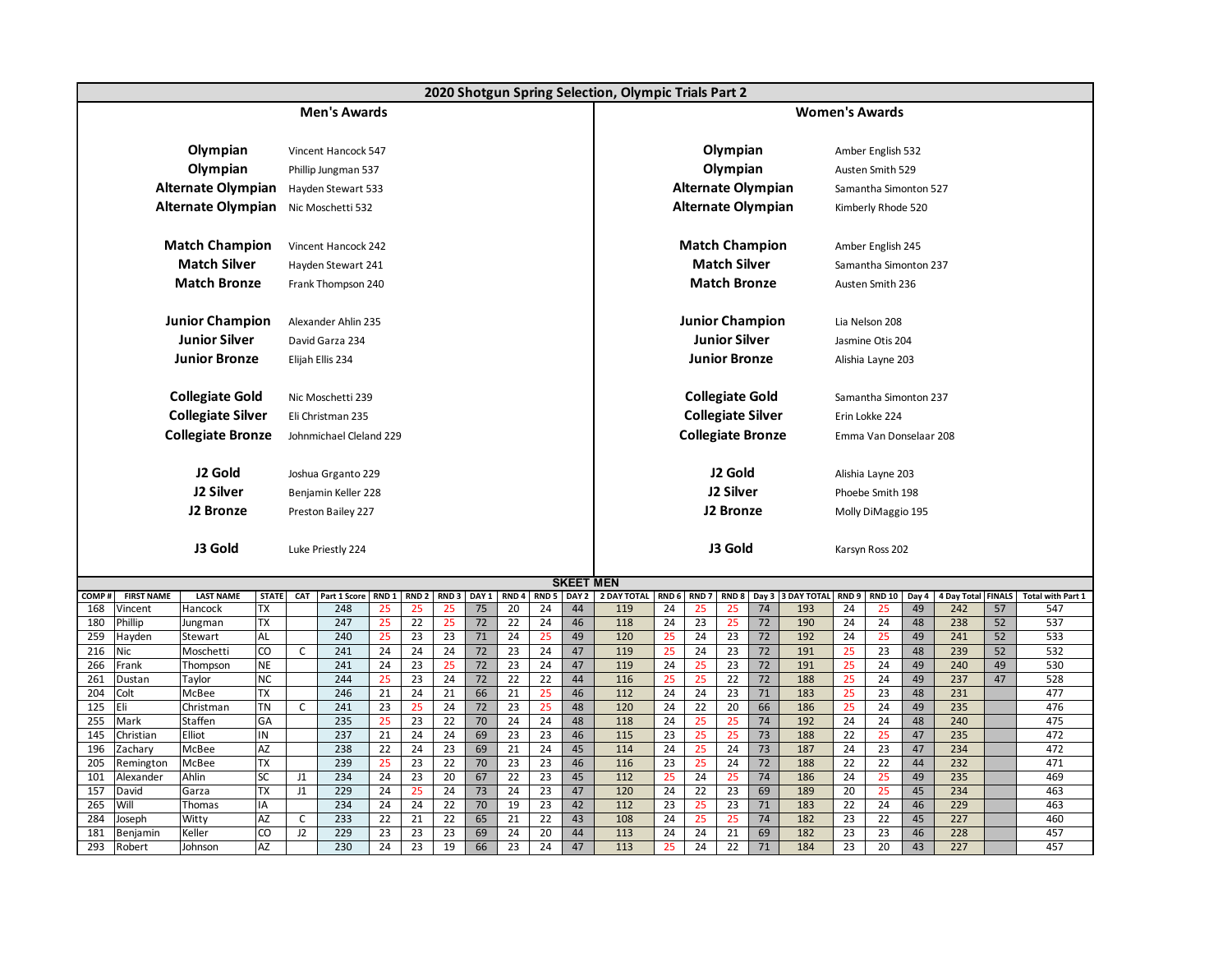| 292 | Josh        | Raley        | LA        |                | 228          | 22  | 24 | 19 | 65 | 22 | 23 | 45 | 110 | 23 | 25 | 21 | 69 | 179 | 24 | 25 | 49 | 228 | 456 |
|-----|-------------|--------------|-----------|----------------|--------------|-----|----|----|----|----|----|----|-----|----|----|----|----|-----|----|----|----|-----|-----|
| 299 | Elijah      | <b>Ellis</b> | <b>TX</b> | J1             | 221          | 25  | 22 | 22 | 69 | 24 | 25 | 49 | 118 | 24 | 25 | 22 | 71 | 189 | 23 | 22 | 45 | 234 | 455 |
| 298 | James       | Dobbs        | OK        |                | 229          | 24  | 23 | 20 | 67 | 21 | 23 | 44 | 111 | 23 | 22 | 22 | 67 | 178 | 23 | 24 | 47 | 225 | 454 |
| 230 | Conner      | Prince       | <b>TX</b> | J1             | 230          | 22  | 24 | 22 | 68 | 20 | 20 | 40 | 108 | 23 | 21 | 23 | 67 | 175 | 23 | 22 | 45 | 220 | 450 |
| 129 | Johnmichael | Cleland      | <b>AZ</b> | J1, C          | 216          | 24  | 25 | 21 | 70 | 25 | 22 | 47 | 117 | 21 | 23 | 22 | 66 | 183 | 22 | 24 | 46 | 229 | 445 |
| 105 | Preston     | Bailey       | <b>MT</b> | J2             | 218          | 23  | 21 | 22 | 66 | 24 | 23 | 47 | 113 | 23 | 23 | 21 | 67 | 180 | 24 | 23 | 47 | 227 | 445 |
| 110 | James       | <b>Bible</b> | FL.       |                | 226          | 21  | 20 | 21 | 62 | 19 | 21 | 40 | 102 | 22 | 22 | 22 | 66 | 168 | 24 | 23 | 47 | 215 | 441 |
| 231 | Lazaro      | Puertas      | FL        | J1             | 219          | 22  | 19 | 23 | 64 | 17 | 24 | 41 | 105 | 22 | 21 | 22 | 65 | 170 | 23 | 23 | 46 | 216 | 435 |
| 164 | Joshua      | Grganto      | CA        | J2             | 203          | 22  | 20 | 23 | 65 | 23 | 25 | 48 | 113 | 24 | 25 | 23 | 72 | 185 | 22 | 22 | 44 | 229 | 432 |
| 245 | Jordan      | Sapp         | <b>AZ</b> | J2             | 213          | 18  | 21 | 20 | 59 | 22 | 23 | 45 | 104 | 24 | 21 | 23 | 68 | 172 | 22 | 22 | 44 | 216 | 429 |
| 229 | .uke        | Priestly     | <b>TX</b> | J3             | 203          | 23  | 22 | 22 | 67 | 22 | 22 | 44 | 111 | 20 | 21 | 25 | 66 | 177 | 23 | 24 | 47 | 224 | 427 |
| 295 | .ogan       | Bankard      | CO        |                | 218          | 20  | 20 | 19 | 59 | 20 | 22 | 42 | 101 | 22 | 20 | 23 | 65 | 166 | 20 | 22 | 42 | 208 | 426 |
| 248 | Mark        | Shields      | <b>MO</b> |                | 216          | 23  | 23 | 18 | 64 | 17 | 23 | 40 | 104 | 23 | 24 | 17 | 64 | 168 | 21 | 20 | 41 | 209 | 425 |
| 102 | Thomas      | Allen        | VA        |                | 213          | 22  | 23 | 20 | 65 | 22 | 19 | 41 | 106 | 22 | 24 | 17 | 63 | 169 | 19 | 19 | 38 | 207 | 420 |
| 297 | Zacharv     | Maggard      | <b>TN</b> | J1             | 213          | 17  | 18 | 16 | 51 | 20 | 18 | 38 | 89  | 22 | 21 | 15 | 58 | 147 | 18 | 20 | 38 | 185 | 398 |
| 179 | Joseph      | Jensen       | <b>AZ</b> | J1             | 207          | 18  | 15 | 18 | 51 | 18 | 19 | 37 | 88  | 20 | 20 | 19 | 59 | 147 | 23 | 19 | 42 | 189 | 396 |
| 128 | Hayden      | Clarke       | <b>TX</b> | J <sub>2</sub> | 208          | 18  | 21 | 17 | 56 | 18 | 18 | 36 | 92  | 18 | 20 | 17 | 55 | 147 | 16 | 20 | 36 | 183 | 391 |
| 141 | Charles     | Duncan       | IN        | J1             | 201          | 19  | 19 | 18 | 56 | 14 | 19 | 33 | 89  | 22 | 21 | 16 | 59 | 148 | 19 | 19 | 38 | 186 | 387 |
| 134 | Jav         | Cooper       | GA        | J1             | 201          | 18  | 16 | 17 | 51 | 18 | 17 | 35 | 86  | 20 | 20 | 17 | 57 | 143 | 22 | 17 | 39 | 182 | 383 |
| 116 | Mathew      | Brindley     | IA        | J1             | 189          | 19  | 18 | 21 | 58 | 15 | 17 | 32 | 90  | 22 | 20 | 19 | 61 | 151 | 17 | 15 | 32 | 183 | 372 |
| 152 | Christopher | Freeman      | MI        | J1. C          | 185          | 20  | 19 | 16 | 55 | 16 | 18 | 34 | 89  | 19 | 16 | 20 | 55 | 144 | 23 | 19 | 42 | 186 | 371 |
| 271 | Colton      | Underwood    | <b>AR</b> |                | 186          | 21  | 21 | 16 | 58 | 15 | 19 | 34 | 92  | 18 | 17 | 19 | 54 | 146 | 16 | 18 | 34 | 180 | 366 |
| 275 | Callaway    | Walker       | <b>TX</b> | J2             | 181          | -14 | 15 | 14 | 43 | 18 | 18 | 36 | 79  | 12 | 12 | 15 | 39 | 118 | 13 | 20 | 33 | 151 | 332 |
| 149 | Kyle        | Fleck        | MI        | J1             | $\Omega$     | 23  | 19 | 22 | 64 | 20 | 21 | 41 | 105 | 21 | 23 | 22 | 66 | 171 | 22 | 23 | 45 | 216 | 216 |
| 191 | Cristian    | Lee          | <b>AZ</b> | J1, C          | $\mathbf{0}$ | 21  | 20 | 21 | 62 | 17 | 24 | 41 | 103 | 17 | 22 | 22 | 61 | 164 | 19 | 18 | 37 | 201 | 201 |
| 232 | Ryan        | Regan        | FL        |                | $\Omega$     | 21  | 20 | 19 | 60 | 19 | 18 | 37 | 97  | 21 | 22 | 19 | 62 | 159 | 20 | 21 | 41 | 200 | 200 |
| 247 | Mark        | Schutzius    | <b>WA</b> |                | $\Omega$     | 18  | 15 | 18 | 51 | 18 | 19 | 37 | 88  | 22 | 22 | 20 | 64 | 152 | 21 | 21 | 42 | 194 | 194 |
| 296 | Joe         | Scholes      | CO        |                | $\Omega$     | 17  | 17 | 17 | 51 | 16 | 20 | 36 | 87  | 19 | 20 | 21 | 60 | 147 | 20 | 20 | 40 | 187 | 187 |
| 215 | Clavton     | Moore        | IA        | J1, C          | $\Omega$     | 20  | 15 | 18 | 53 | 18 | 17 | 35 | 88  | 21 | 19 | 17 | 57 | 145 | 20 | 20 | 40 | 185 | 185 |
| 169 | Tommv       | Hartman      | VA        |                | $\Omega$     | 21  | 20 | 17 | 58 | 14 | 18 | 32 | 90  | 17 | 16 | 18 | 51 | 141 | 20 | 18 | 38 | 179 | 179 |

1 - 9.5.6.3 2 - 9.16.4.A

|                             |                                                                                                                                           |              |                |              |      |                  |                  |                  |                  |                  |       | 2020 Shotgun Spring Selection, Olympic Trials Part 2 |                  |                  |                  |       |                    |                  |               |       |                    |        |                          |
|-----------------------------|-------------------------------------------------------------------------------------------------------------------------------------------|--------------|----------------|--------------|------|------------------|------------------|------------------|------------------|------------------|-------|------------------------------------------------------|------------------|------------------|------------------|-------|--------------------|------------------|---------------|-------|--------------------|--------|--------------------------|
|                             |                                                                                                                                           |              |                |              |      |                  |                  |                  |                  |                  |       | <b>SKEET WOMEN</b>                                   |                  |                  |                  |       |                    |                  |               |       |                    |        |                          |
| <b>FIRST NAME</b><br>COMP i | <b>LAST NAME</b>                                                                                                                          | <b>STATE</b> | <b>CAT</b>     | Part 1 Score | RND: | RND <sub>2</sub> | RND <sub>3</sub> | DAY <sub>1</sub> | RND <sub>4</sub> | RND <sub>5</sub> | DAY 2 | <b>2 DAY TOTAL</b>                                   | RND <sub>6</sub> | RND <sub>7</sub> | RND <sub>8</sub> | Day 3 | <b>3 DAY TOTAL</b> | RND <sub>9</sub> | <b>RND 10</b> | Dav 4 | <b>4 Day Total</b> | Finals | <b>Total with Part 1</b> |
| 147 Amber                   | English                                                                                                                                   | CO           |                | 236          |      | 24               | 23               | 72               | 25               | 25               | 50    | 122                                                  | 24               |                  | 25               | 74    | 196                |                  | 24            | 49    | 245                | 51     | 532                      |
| 251 Austen                  | Smith                                                                                                                                     | <b>TX</b>    | $_{\text{J1}}$ | 243          | 23   | 25               | 22               | 70               | 24               | 23               | 47    | 117                                                  | 25               | 25               | 22               | 72    | 189                | 24               | 23            | 47    | 236                | 50     | 529                      |
| 249 ISamantha               | Simonton                                                                                                                                  | CO           |                | 240          | 24   | 24               | 22               | 70               | 24               | 23               | 47    | 117                                                  | 24               | 24               | 24               | 72    | 189                | 23               | 25            | 48    | 237                | 50     | 527                      |
| 237 Kimberly                | Rhode                                                                                                                                     | CA           |                | 239          | 23   | 25               | 22               | 70               | 20               | 24               | 44    | 114                                                  | 22               |                  | 21               | 68    | 182                | 24               | 25            | 49    | 231                | 50     | 520                      |
| 274 Dania                   | Vizzi                                                                                                                                     |              |                | 241          | 23   | 24               | 18               | 65               | 20               | 23               | 43    | 108                                                  | 24               | 25               | 24               | 73    | 181                | 24               | 22            | 46    | 227                | 49     | 517                      |
| 142 Haley                   | Dunn                                                                                                                                      | <b>TX</b>    |                | 235          | 25   | 22               | 21               | 68               | 19               | 24               | 43    | 111                                                  | 23               | 23               | 23               | 69    | 180                | 22               | 21            | 43    | 223                | 52     | 510                      |
| 132 Caitlin                 | Connor                                                                                                                                    | CO           |                | 236          | 25   | 24               | 19               | 68               | 21               | 18               | 39    | 107                                                  | 25               | 22               | 23               | 70    | 177                | 21               | 21            | 42    | 219                |        | 455                      |
| 198 Erin                    | <b>MN</b><br>226<br>23<br>22<br>20<br>24<br>22<br>177<br>22<br>25<br>450<br>Lokke<br>24<br>48<br>113<br>19<br>23<br>64<br>224<br>65<br>47 |              |                |              |      |                  |                  |                  |                  |                  |       |                                                      |                  |                  |                  |       |                    |                  |               |       |                    |        |                          |
| 294 Katie                   | Jacob                                                                                                                                     | MI           |                | 221          | 23   | 24               | 23               | 70               | 22               | 24               | 46    | 116                                                  | 19               | 21               | 24               | 64    | 180                | 24               | 20            | 44    | 224                |        | 445                      |
| 272 Emma                    | Van Donselaar                                                                                                                             |              |                | 213          | 21   | 22               | 21               | 64               | 20               | 21               | 41    | 105                                                  | 18               | 20               | 22               | 60    | 165                | 22               | 21            | 43    | 208                |        | 421                      |
| 195 Kaitlyn                 | Lilly                                                                                                                                     | <b>NE</b>    | J1, C          | 212          | 19   | 22               | 20               | 61               | 18               | 19               | 37    | 98                                                   | 23               | 20               | 21               | 64    | 162                | 18               | 19            | 37    | 199                |        | 411                      |
| 224 Jasmine                 | Otis                                                                                                                                      | AK           | $_{\text{J1}}$ | 202          | 17   | 22               | 23               | 62               | 20               | 22               | 42    | 104                                                  | 22               | 21               | 16               | 59    | 163                | 20               | 21            | 41    | 204                |        | 406                      |
| 242 Karsyn                  | Ross                                                                                                                                      | <b>TX</b>    | J3             | 196          | 23   | 17               | 20               | 60               | 23               | 18               | 41    | 101                                                  | 22               | 20               | 21               | 63    | 164                | 18               | 20            | 38    | 202                |        | 398                      |
| 165 Jessi                   | Griffin                                                                                                                                   | GA           | J1             | 200          | 20   | 21               | 19               | 60               | 19               | 17               | 36    | 96                                                   | 19               | 21               | 19               | 59    | 155                | 21               | 20            | 41    | 196                |        | 396                      |
| 139 Molly                   | DiMaggio                                                                                                                                  | CA           | J2             | 184          | 21   | 16               | 18               | 55               | 22               | 21               | 43    | 98                                                   | 19               | 19               | 19               | 57    | 155                | 20               | 20            | 40    | 195                |        | 379                      |
| 220 Lia                     | Nelson                                                                                                                                    | MN           | $_{\text{J1}}$ | 170          | 21   | 20               | 19               | 60               | 21               | 21               | 42    | 102                                                  | 20               | 22               | 23               | 65    | 167                | 22               | 19            | 41    | 208                |        | 378                      |
| 190 Alishia                 | Layne                                                                                                                                     | <b>TN</b>    | J2             | 165          | 20   | 16               | 20               | 56               | 19               | 23               | 42    | 98                                                   | 23               | 18               | 19               | 60    | 158                | 23               | 22            | 45    | 203                |        | 368                      |
| 300 Haidvn                  | Stewart                                                                                                                                   | GA           | J2             | 161          | 19   | 19               | 18               | 56               | 17               | 19               | 36    | 92                                                   | 19               | 16               | 20               | 55    | 147                | 15               | 17            | 32    | 179                |        | 340                      |
| 170 Victoria                | Hendrix                                                                                                                                   | AZ           | J1, C          | <sup>0</sup> | 19   | 18               | 14               | 51               | 19               | 22               | 41    | 92                                                   | 18               | 23               | 23               | 64    | 156                | 23               | 21            | 44    | 200                |        | 200                      |
| 252 Phoebe                  | Smith                                                                                                                                     | <b>TN</b>    | J2             | $\Omega$     | 17   | 19               | 19               | 55               | 17               | 19               | 36    | 91                                                   | 22               | 21               | 20               | 63    | 154                | 24               | 20            | 44    | 198                |        | 198                      |